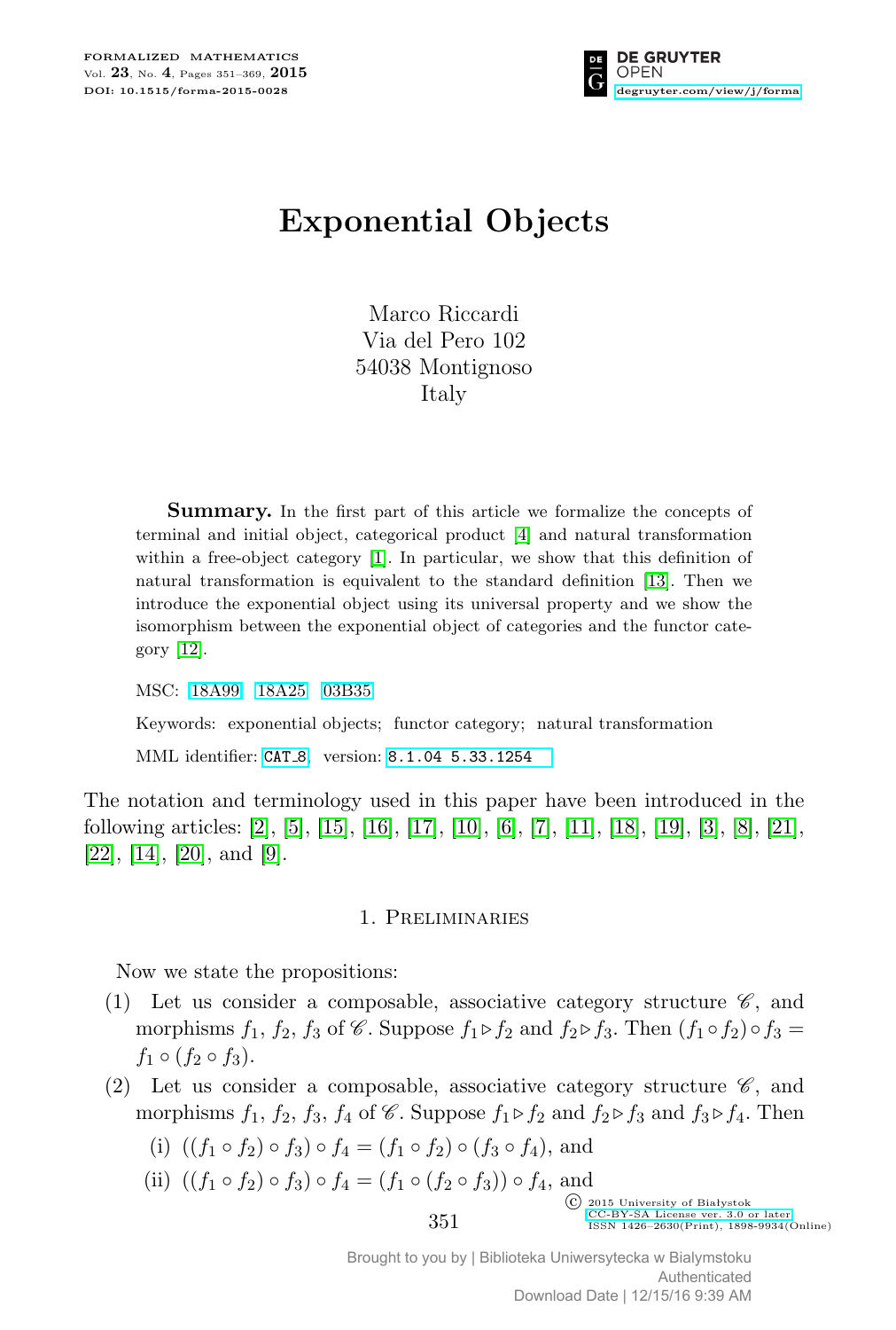(iii)  $((f_1 \circ f_2) \circ f_3) \circ f_4 = f_1 \circ ((f_2 \circ f_3) \circ f_4)$ , and

(iv) 
$$
((f_1 \circ f_2) \circ f_3) \circ f_4 = f_1 \circ (f_2 \circ (f_3 \circ f_4)).
$$

The theorem is a consequence of (1).

- (3) Let us consider a composable category structure  $\mathscr{C}$ , and morphisms  $f$ ,  $f_1, f_2$  of  $\mathscr C$ . Suppose  $f_1 \triangleright f_2$ . Then
	- (i)  $f_1 \circ f_2 \triangleright f$  iff  $f_2 \triangleright f$ , and
	- (ii)  $f \triangleright f_1 \circ f_2$  iff  $f \triangleright f_1$ .
- (4) Let us consider a composable category structure  $\mathscr C$  with identities, and morphisms  $f_1$ ,  $f_2$  of  $\mathscr C$ . Suppose  $f_1 \triangleright f_2$ . Then
	- (i) if  $f_1$  is identity, then  $f_1 \circ f_2 = f_2$ , and
	- (ii) if  $f_2$  is identity, then  $f_1 \circ f_2 = f_1$ .

PROOF: If  $f_1$  is identity, then  $f_1 ∘ f_2 = f_2$  by [\[16,](#page-18-7) (6), (5), (9)]. □

- (5) Let us consider a non empty category structure  $\mathscr C$  with identities, and a morphism *f* of  $\mathscr C$ . Then there exist morphisms  $f_1, f_2$  of  $\mathscr C$  such that
	- (i) *f*<sup>1</sup> is identity, and
	- (ii) *f*<sup>2</sup> is identity, and
	- (iii)  $f_1 \triangleright f$ , and
	- $(iv)$   $f \triangleright f_2$ .
- (6) Let us consider a category structure  $\mathscr C$ , objects a, b of  $\mathscr C$ , and a morphism *f* from *a* to *b*. Suppose hom $(a, b) = \{f\}$ . Let us consider a morphism *g* from *a* to *b*. Then  $f = g$ .
- (7) Let us consider a category structure  $\mathscr{C}$ , objects a, b of  $\mathscr{C}$ , and a morphism *f* from *a* to *b*. Suppose hom $(a, b) \neq \emptyset$  and for every morphism *g* from *a* to *b*,  $f = g$ . Then  $hom(a, b) = \{f\}$ .
- (8) Let us consider an object x, and a category structure  $\mathscr C$ . Suppose the carrier of  $\mathscr{C} = \{x\}$  and the composition of  $\mathscr{C} = \{\langle x, x \rangle, x\}$ . Then  $\mathscr{C}$  is a non empty category.

PROOF: For every object  $y, y \in$  the composition of the discrete category of  ${x}$  iff *y* ∈  $({\langle x, x \rangle}, x)$  by [\[22,](#page-18-18) (2)], [\[9,](#page-18-21) (29)], [\[15,](#page-18-6) (24)], (4). □

- (9) Let us consider categories  $\mathscr{C}_1$ ,  $\mathscr{C}_2$ , and a functor  $\mathscr{F}$  from  $\mathscr{C}_1$  to  $\mathscr{C}_2$ . If  $\mathscr{F}$ is isomorphism, then  $\mathcal F$  is bijective.
- (10) Let us consider composable category structures  $\mathscr{C}_1$ ,  $\mathscr{C}_2$ ,  $\mathscr{C}_3$  with identities. Suppose  $\mathscr{C}_1 \cong \mathscr{C}_2$  and  $\mathscr{C}_2 \cong \mathscr{C}_3$ . Then  $\mathscr{C}_1 \cong \mathscr{C}_3$ .
- (11) Let us consider categories  $\mathcal{C}_1, \mathcal{C}_2$ . Suppose  $\mathcal{C}_1 \cong \mathcal{C}_2$ . Then  $\mathcal{C}_1$  is empty if and only if  $\mathcal{C}_2$  is empty.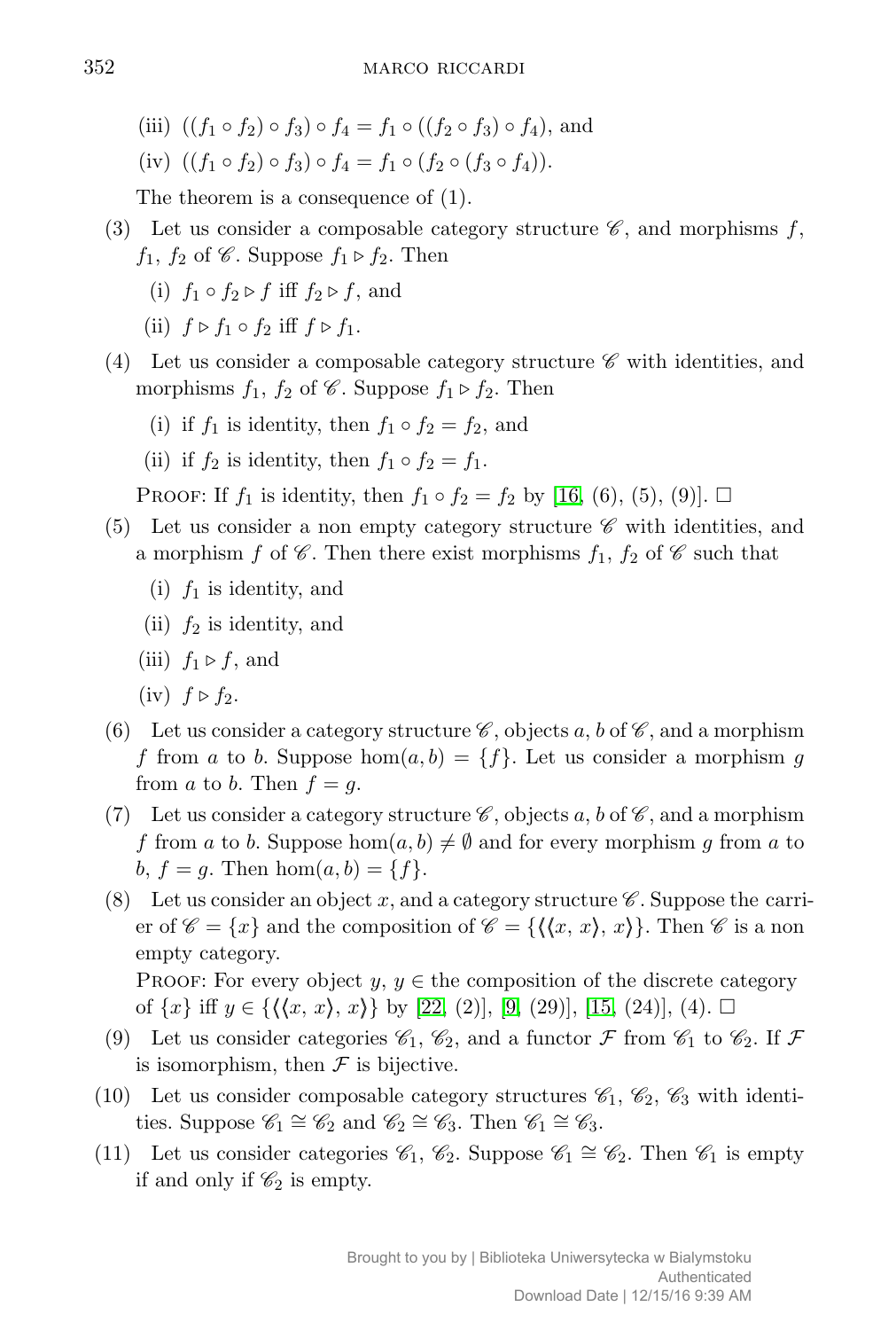Let  $\mathcal{C}_1$  be an empty category structure with identities and  $\mathcal{C}_2$  be category structure with identities. Note that every functor from  $\mathcal{C}_1$  to  $\mathcal{C}_2$  is covariant.

Now we state the propositions:

- (12) Let us consider category structures  $\mathscr{C}_1$ ,  $\mathscr{C}_2$  with identities, a morphism *f* of  $\mathscr{C}_1$ , and a functor *F* from  $\mathscr{C}_1$  to  $\mathscr{C}_2$ . Suppose *F* is covariant and *f* is identity. Then  $\mathcal{F}(f)$  is identity.
- (13) Let us consider category structures  $\mathcal{C}_1$ ,  $\mathcal{C}_2$  with identities, morphisms  $f_1, f_2$  of  $\mathscr{C}_1$ , and a functor  $\mathscr F$  from  $\mathscr{C}_1$  to  $\mathscr{C}_2$ . Suppose  $\mathscr F$  is covariant and  $f_1 \triangleright f_2$ . Then
	- (i)  $\mathcal{F}(f_1) \triangleright \mathcal{F}(f_2)$ , and
	- (ii)  $\mathcal{F}(f_1 \circ f_2) = \mathcal{F}(f_1) \circ \mathcal{F}(f_2).$
- (14) Let us consider an object-category  $\mathscr{C}$ , a morphism  $f$  of  $\mathscr{C}$ , and a morphism *g* of alter  $\mathscr C$ . Suppose  $f = g$ . Then
	- (i) dom  $q = id_{dom f}$ , and
	- (ii)  $\operatorname{cod} g = \operatorname{id}_{\operatorname{cod} f}$ .

PROOF: Consider  $d_1$  being a morphism of alter  $\mathscr C$  such that dom  $g = d_1$ and  $g \triangleright d_1$  and  $d_1$  is identity. Reconsider  $d_2 = \text{id}_{\text{dom } f}$  as a morphism of alter C. For every morphism  $f_1$  of alter C such that  $f_1 \triangleright d_2$  holds  $f_1 \circ d_2 =$  $f_1$  by [\[15,](#page-18-6) (40)], [\[5,](#page-18-5) (22)]. Consider  $c_1$  being a morphism of alter  $\mathscr{C}$  such that  $\text{cod } g = c_1$  and  $c_1 \triangleright g$  and  $c_1$  is identity. Reconsider  $c_2 = \text{id}_{\text{cod } f}$  as a morphism of alter  $\mathscr C$ . For every morphism  $f_1$  of alter  $\mathscr C$  such that  $f_1 \triangleright c_2$ holds  $f_1 \circ c_2 = f_1$  by [\[15,](#page-18-6) (40)], [\[5,](#page-18-5) (22)].  $\square$ 

- (15) There exists a morphism *f* of **1** such that
	- (i) *f* is identity, and
	- (ii)  $\text{Ob} \mathbf{1} = \{f\}$ , and
	- (iii) Mor  $\mathbf{1} = \{f\}.$

PROOF: Consider  $\mathscr C$  being a strict, a preorder category such that  $Ob \mathscr C = 1$ and for every objects  $o_1$ ,  $o_2$  of  $\mathscr C$  such that  $o_1 \in o_2$  holds hom $(o_1, o_2)$  =  $\{\langle o_1, o_2 \rangle\}$  and RelOb  $\mathscr{C} = \mathscr{C}_1$  and Mor  $\mathscr{C} = 1 \cup \{\langle o_1, o_2 \rangle\}$ , where  $o_1, o_2$  are elements of  $1 : o_1 \in o_2$ . Consider *F* being a functor from  $\mathscr{C}$  to **1**,  $\mathscr{G}$  being a functor from 1 to  $\mathscr C$  such that  $\mathcal F$  is covariant and  $\mathcal G$  is covariant and  $\mathcal{G} \circ \mathcal{F} = \text{id}_{\mathscr{C}}$  and  $\mathcal{F} \circ \mathcal{G} = \text{id}_{1}$ . Reconsider  $g = 0$  as a morphism of  $\mathscr{C}$ . Set  $f = \mathcal{F}(q)$ . Consider *x* being an object such that  $\text{Ob } \mathbf{1} = \{x\}$ . For every object *x*, *x ∈* Mor **1** iff *x ∈ {f}* by [\[15,](#page-18-6) (22)], [\[6,](#page-18-10) (18)], [\[15,](#page-18-6) (34)], [\[2,](#page-18-4) (49)].  $\Box$ 

(16) Let us consider a non empty category  $\mathscr{C}$ , and morphisms  $f_1$ ,  $f_2$  of  $\mathscr{C}$ . If  $M_{f_1} = M_{f_2}$ , then  $f_1 = f_2$ .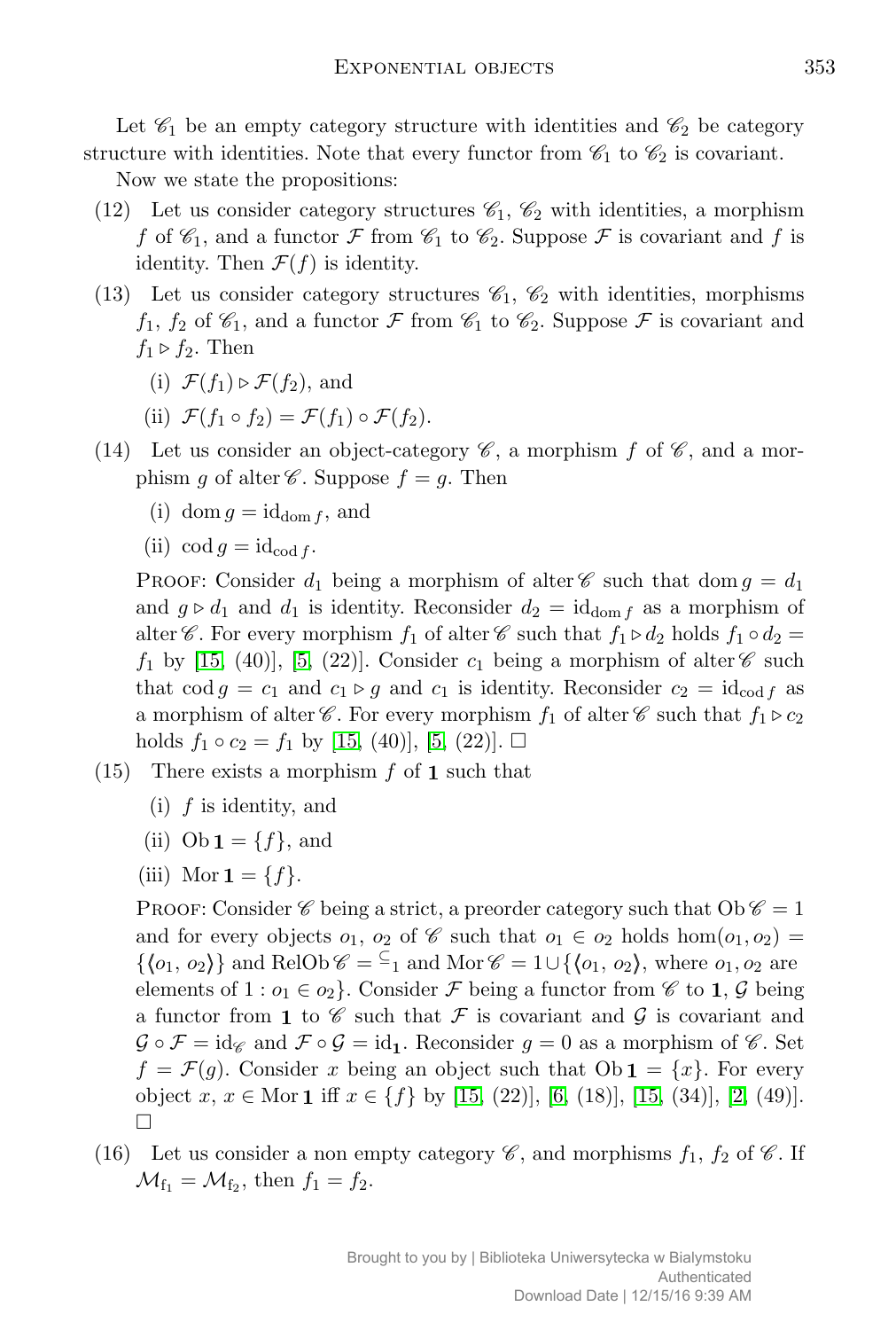- (17) Let us consider a non empty category  $\mathscr{C}$ , covariant functors  $\mathcal{F}_1$ ,  $\mathcal{F}_2$  from 2 to  $\mathscr{C}$ , and a morphism  $f$  of 2. Suppose  $f$  is not identity and  $\mathcal{F}_1(f) = \mathcal{F}_2(f)$ . Then  $\mathcal{F}_1 = \mathcal{F}_2$ . PROOF: Consider  $f_1$  being a morphism of 2 such that  $f_1$  is not identity and  $Ob 2 = \{dom f_1, cod f_1\}$  and  $Mor 2 = \{dom f_1, cod f_1, f_1\}$  and  $dom f_1$ ,
	- cod  $f_1$ ,  $f_1$  are mutually different. For every object *x* such that  $x \in \text{dom } \mathcal{F}_1$ holds  $\mathcal{F}_1(x) = \mathcal{F}_2(x)$  by [\[15,](#page-18-6) (22), (32)].  $\square$
- (18) There exist morphisms  $f_1$ ,  $f_2$  of **3** such that
	- (i) *f*<sup>1</sup> is not identity, and
	- (ii)  $f_2$  is not identity, and
	- (iii) cod  $f_1 = \text{dom } f_2$ , and
	- (iv)  $\text{Ob } 3 = \{\text{dom } f_1, \text{cod } f_1, \text{cod } f_2\},\$  and
	- (v) Mor **3** = {dom  $f_1$ , cod  $f_1$ , cod  $f_2$ ,  $f_1$ ,  $f_2$ ,  $f_2 \circ f_1$ }, and
	- (vi) dom  $f_1$ , cod  $f_2$ ,  $f_1$ ,  $f_2$ ,  $f_2 \circ f_1$  are mutually different.

PROOF: Consider  $\mathscr C$  being a strict, a preorder category such that  $Ob \mathscr C = 3$ and for every objects  $o_1$ ,  $o_2$  of  $\mathscr C$  such that  $o_1 \in o_2$  holds hom $(o_1, o_2)$  =  $\{\langle o_1, o_2 \rangle\}$  and RelOb  $\mathscr{C} = \mathscr{C}_3$  and Mor  $\mathscr{C} = 3 \cup \{\langle o_1, o_2 \rangle\}$ , where  $o_1, o_2$  are elements of  $3 : o_1 \in o_2$ . Consider *F* being a functor from  $\mathscr{C}$  to **3**,  $\mathscr{G}$  being a functor from **3** to  $\mathscr C$  such that  $\mathcal F$  is covariant and  $\mathcal G$  is covariant and  $G \circ \mathcal{F} = id_{\mathscr{C}}$  and  $\mathcal{F} \circ \mathcal{G} = id_3$ . Reconsider  $g_1 = \langle 0, 1 \rangle$  as a morphism of  $\mathscr{C}$ .  $g_1$  is not identity by [\[15,](#page-18-6) (22)]. Set  $f_1 = \mathcal{F}(g_1)$ . Reconsider  $g_2 = \langle 1, \rangle$ 2) as a morphism of  $\mathscr{C}$ .  $g_2$  is not identity by [\[15,](#page-18-6) (22)]. Set  $f_2 = \mathcal{F}(g_2)$ .  $f_1$  is not identity by [\[6,](#page-18-10) (18)], [\[15,](#page-18-6) (34)].  $f_2$  is not identity by [6, (18)], [\[15,](#page-18-6) (34)]. For every object  $x, x \in \text{Ob } \mathbf{3}$  iff  $x \in \{\text{dom } f_1, \text{cod } f_1, \text{cod } f_2\}$  by [\[15,](#page-18-6) (34)], [\[6,](#page-18-10) (18)], [15, (22)], [\[2,](#page-18-4) (51)]. For every object  $x, x \in \text{Mor } 3$  iff *x* ∈ {dom *f*<sub>1</sub>, cod *f*<sub>1</sub>, cod *f*<sub>2</sub>*, f*<sub>1</sub>*, f*<sub>2</sub>*, f*<sub>2</sub><sup></sup> ∘ *f*<sub>1</sub></sub>} by [\[15,](#page-18-6) (22)], [\[6,](#page-18-10) (18)], [15, (34)], [\[2,](#page-18-4) (51), (49), (50)].  $g_2 \circ g_1$  is not identity by [\[15,](#page-18-6) (22)].  $f_2 \circ f_1$  is not identity by [\[6,](#page-18-10) (18)], [\[15,](#page-18-6) (34)]. *F* is bijective.  $\Box$ 

Let  $\mathscr C$  be a non empty category and  $f_1$ ,  $f_2$  be morphisms of  $\mathscr C$ . Assume  $f_1 \triangleright f_2$ . The functor  $C_{f_1,f_2}$  yielding a covariant functor from **3** to  $\mathscr{C}$  is defined by (Def. 1) for every morphisms  $g_1$ ,  $g_2$  of **3** such that  $g_1 \triangleright g_2$  and  $g_1$  is not identity

and  $g_2$  is not identity holds  $it(g_1) = f_1$  and  $it(g_2) = f_2$ .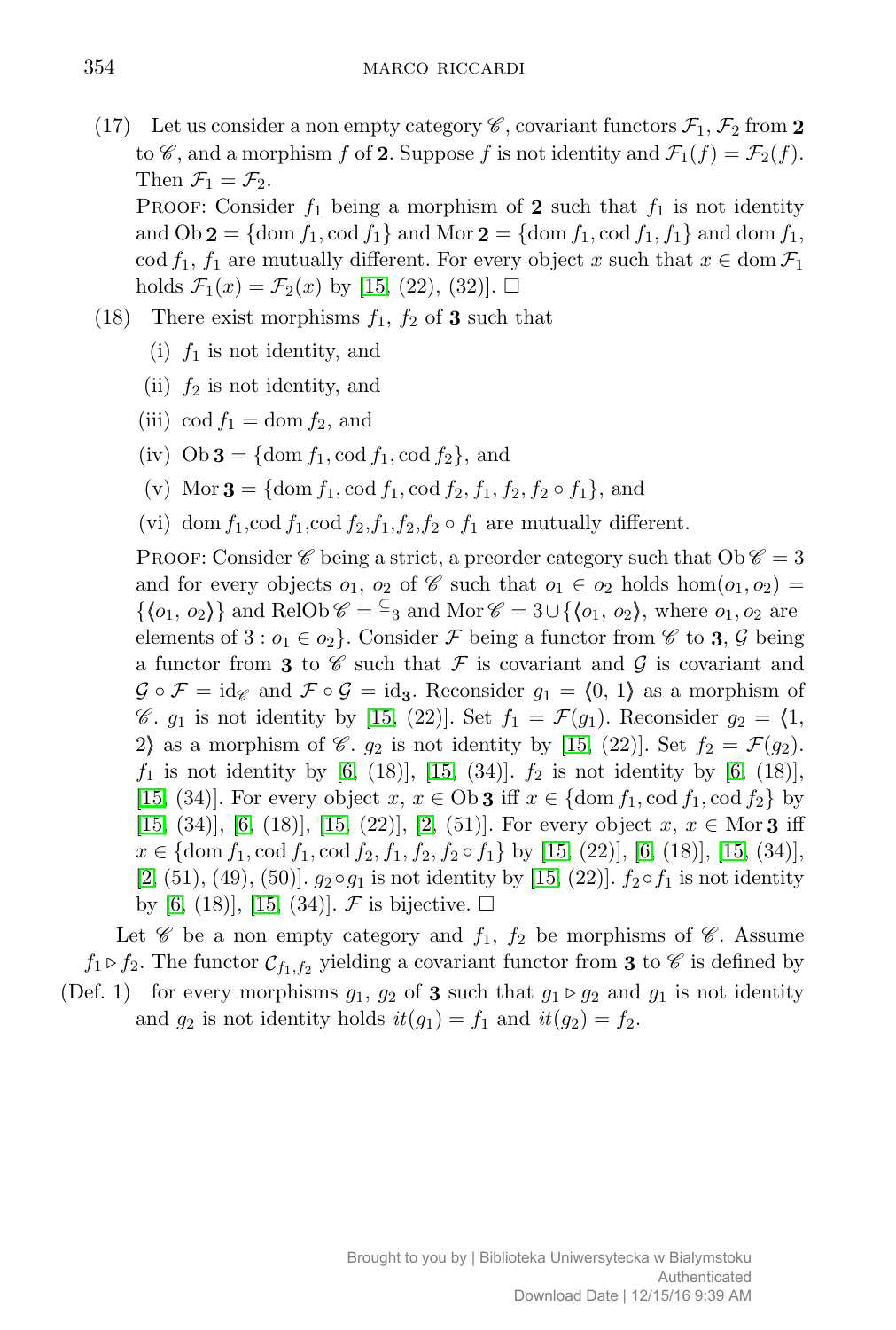## 2. Terminal Objects

Let  $\mathscr C$  be a category structure and  $a$  be an object of  $\mathscr C$ . We say that  $a$  is terminal if and only if

(Def. 2) for every object *b* of  $\mathscr{C}$ , hom $(b, a) \neq \emptyset$  and there exists a morphism *f* from *b* to *a* such that for every morphism *q* from *b* to *a*,  $f = q$ .

Now we state the propositions:

- (19) Let us consider a category structure  $\mathscr C$ , and an object *b* of  $\mathscr C$ . Then *b* is terminal if and only if for every object  $a$  of  $\mathscr C$ , there exists a morphism  $f$ from *a* to *b* such that  $hom(a, b) = \{f\}$ . The theorem is a consequence of (7) and (6).
- (20) Let us consider category structure  $\mathscr C$  with identities, and an object  $a$  of C . Suppose *a* is terminal. Let us consider a morphism *h* from *a* to *a*. Then  $id-a = h.$
- (21) Let us consider a composable category structure  $\mathscr C$  with identities, and objects a, b of  $\mathscr C$ . If a is terminal and b is terminal, then a and b are isomorphic. The theorem is a consequence of (20).
- (22) Let us consider a category  $\mathscr C$ , and objects a, b of  $\mathscr C$ . If b is terminal and *a* and *b* are isomorphic, then *a* is terminal.
- (23) Let us consider a composable category structure  $\mathscr C$  with identities, objects *a*, *b* of  $\mathscr{C}$ , and a morphism *f* from *a* to *b*. Suppose hom $(a, b) \neq \emptyset$  and *a* is terminal. Then *f* is monomorphic.

Let  $\mathscr C$  be a category. We say that  $\mathscr C$  has terminal objects if and only if

(Def. 3) there exists an object  $a$  of  $\mathscr C$  such that  $a$  is terminal.

Now we state the proposition:

(24) **1** has terminal objects.

PROOF: Consider *f* being a morphism of **1** such that *f* is identity and  $Ob \mathbf{1} = \{f\}$  and Mor  $\mathbf{1} = \{f\}$ . For every objects *a*, *b* of **1**, every morphism of **1** is a morphism from *a* to *b* by [\[16,](#page-18-7) (20)].  $\Box$ 

One can verify that there exists a category which has terminal objects.

Let  $\mathscr C$  be a category. We say that  $\mathscr C$  is terminal if and only if

(Def. 4) for every category  $\mathscr{B}$ , there exists a functor  $\mathcal F$  from  $\mathscr{B}$  to  $\mathscr{C}$  such that  $\mathcal F$ is covariant and for every functor  $\mathcal G$  from  $\mathcal B$  to  $\mathcal C$  such that  $\mathcal G$  is covariant holds  $\mathcal{F} = \mathcal{G}$ .

Let us note that **1** is non empty and terminal and there exists a category which is strict, non empty, and terminal and there exists a category which is strict and non terminal.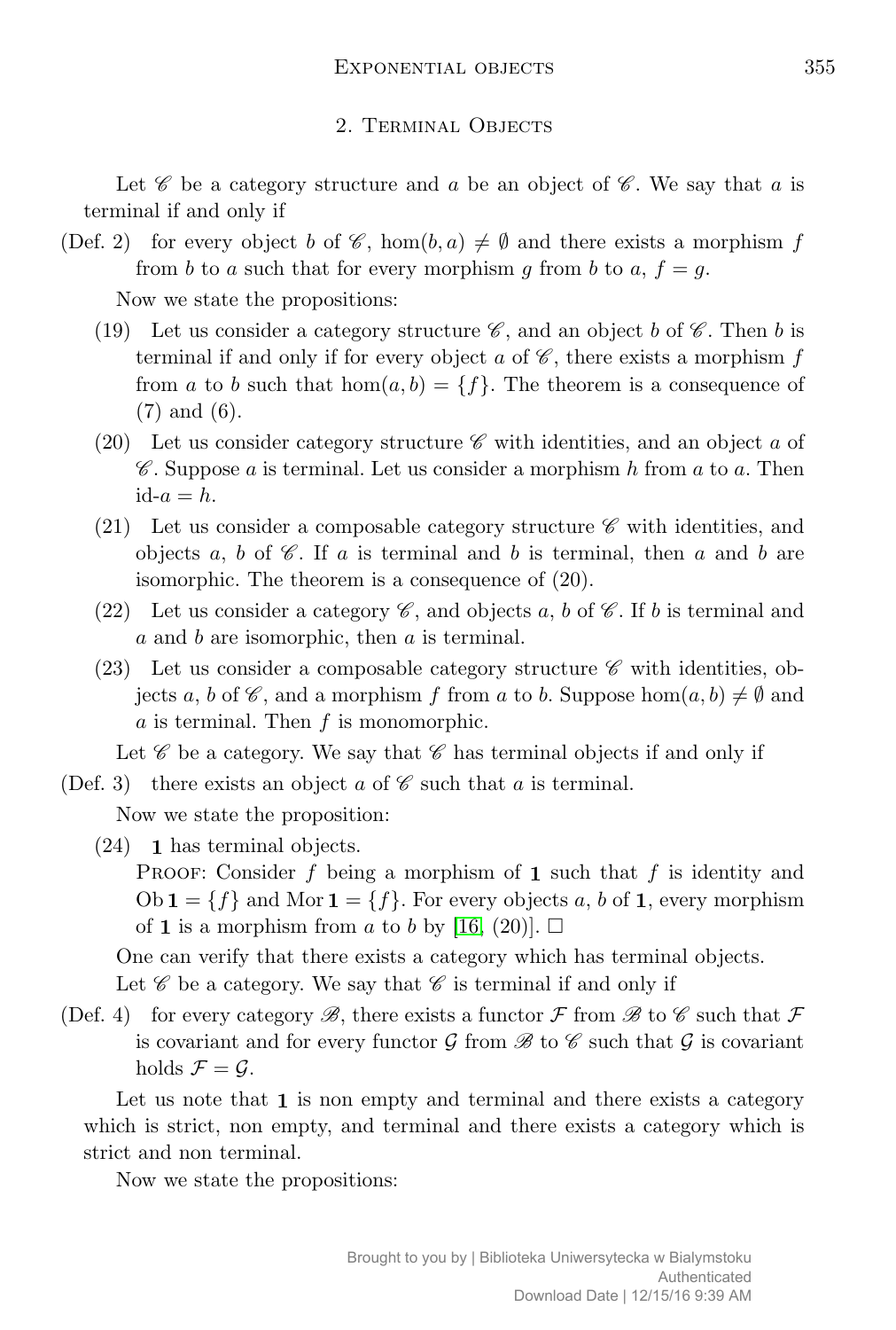- (25) Let us consider terminal categories *C*, *D*. Then  $C \cong D$ . PROOF: There exists a functor  $\mathcal F$  from  $\mathcal C$  to  $\mathcal D$  and there exists a functor  $\mathcal{G}$  from  $\mathscr{D}$  to  $\mathscr{C}$  such that  $\mathcal{F}$  is covariant and  $\mathcal{G}$  is covariant and  $\mathcal{G} \circ \mathcal{F} = id_{\mathscr{C}}$ and  $\mathcal{F} \circ \mathcal{G} = id_{\mathscr{D}}$  by [\[15,](#page-18-6) (35)].  $\square$
- (26) Let us consider categories C , D. Suppose C is terminal and C *∼*= D. Then  $\mathscr{D}$  is terminal. PROOF: Consider  $\mathcal F$  being a functor from  $\mathscr C$  to  $\mathscr D$ ,  $\mathcal G$  being a functor from

 $\mathscr{D}$  to  $\mathscr{C}$  such that  $\mathscr{F}$  is covariant and  $\mathscr{G} \circ \mathscr{F} = \mathrm{id}_{\mathscr{C}}$  and  $\mathcal{F} \circ \mathcal{G} = id_{\mathscr{D}}$ . Consider  $\mathcal{F}_1$  being a functor from  $\mathscr{B}$  to  $\mathscr{C}$  such that  $\mathcal{F}_1$  is covariant and for every functor  $\mathcal G$  from  $\mathcal B$  to  $\mathcal C$  such that  $\mathcal G$  is covariant holds  $\mathcal{F}_1 = \mathcal{G}$ . Set  $\mathcal{F}_2 = \mathcal{F} \circ \mathcal{F}_1$ . For every functor  $\mathcal{G}_1$  from  $\mathcal{B}$  to  $\mathcal{D}$  such that  $G_1$  is covariant holds  $\mathcal{F}_2 = G_1$  by [\[15,](#page-18-6) (35)], [\[16,](#page-18-7) (10), (11)].  $\square$ 

- (27) Let us consider a category  $\mathscr C$ . Then  $\mathscr C$  is non empty and trivial if and only if  $\mathscr{C} \cong$  **1**. The theorem is a consequence of (15), (4), and (26).
- (28) Let us consider non empty categories  $\mathscr{C}, \mathscr{D}$ . Suppose  $\mathscr{C}$  is trivial and  $\mathscr{D}$ is trivial. Then  $\mathscr{C} \cong \mathscr{D}$ . The theorem is a consequence of (27) and (10).

Note that every category which is non empty and trivial is also terminal and every category which is terminal is also non empty and trivial.

Let  $\mathscr{C}$  be a category. The functor  $\mathscr{C} \to \mathbf{1}$  yielding a covariant functor from  $\mathscr{C}$  to **1** is defined by

(Def. 5) not contradiction.

Now we state the proposition:

(29) Let us consider categories  $\mathscr{C}$ ,  $\mathscr{C}_1$ ,  $\mathscr{C}_2$ , a functor  $\mathcal{F}_1$  from  $\mathscr{C}$  to  $\mathscr{C}_1$ , and a functor  $\mathcal{F}_2$  from  $\mathcal C$  to  $\mathcal C_2$ . Suppose  $\mathcal{F}_1$  is covariant and  $\mathcal{F}_2$  is covariant. Then  $\mathscr{C}_1 \rightarrow 1 \circ \mathcal{F}_1 = \mathscr{C}_2 \rightarrow 1 \circ \mathcal{F}_2$ .

## 3. Initial Objects

Let  $\mathscr C$  be a category structure and  $a$  be an object of  $\mathscr C$ . We say that  $a$  is initial if and only if

(Def. 6) for every object *b* of  $\mathscr{C}$ , hom $(a, b) \neq \emptyset$  and there exists a morphism *f* from *a* to *b* such that for every morphism *g* from *a* to *b*,  $f = g$ .

Now we state the propositions:

(30) Let us consider a category structure  $\mathscr{C}$ , and an object *b* of  $\mathscr{C}$ . Then *b* is initial if and only if for every object  $a$  of  $\mathscr{C}$ , there exists a morphism  $f$ from *b* to *a* such that  $hom(b, a) = \{f\}$ . The theorem is a consequence of (7) and (6).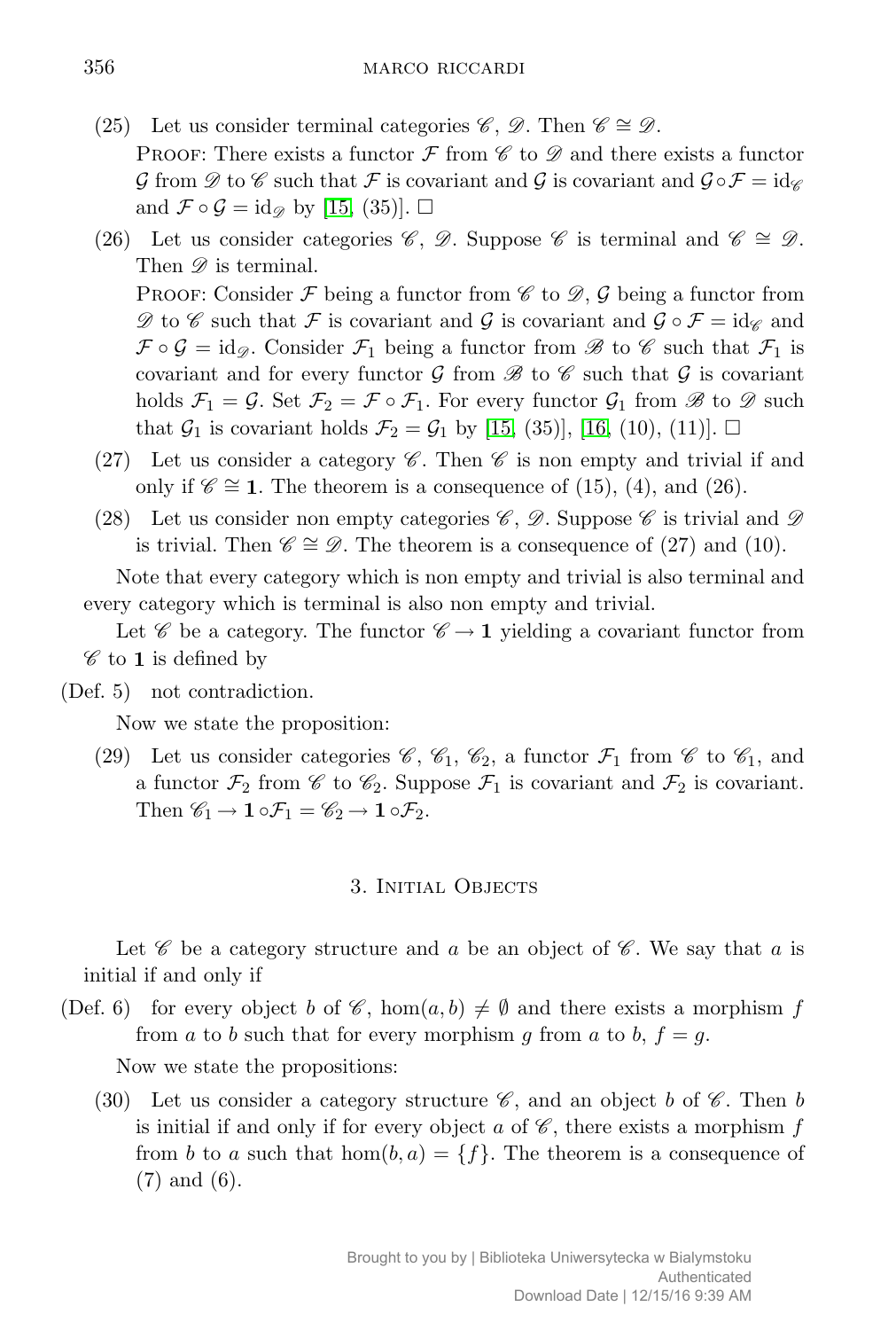- (31) Let us consider category structure  $\mathscr C$  with identities, and an object  $a$  of C . Suppose *a* is initial. Let us consider a morphism *h* from *a* to *a*. Then  $id-a = h.$
- (32) Let us consider a composable category structure  $\mathscr C$  with identities, and objects  $a, b$  of  $\mathscr{C}$ . If  $a$  is initial and  $b$  is initial, then  $a$  and  $b$  are isomorphic. The theorem is a consequence of (31).
- (33) Let us consider a category  $\mathscr{C}$ , and objects a, b of  $\mathscr{C}$ . If b is initial and b and *a* are isomorphic, then *a* is initial.
- (34) Let us consider a composable category structure  $\mathscr C$  with identities, objects *a*, *b* of  $\mathscr{C}$ , and a morphism *f* from *a* to *b*. Suppose hom $(a, b) \neq \emptyset$  and *b* is initial. Then *f* is epimorphic.

Let  $\mathscr C$  be a category. We say that  $\mathscr C$  has initial objects if and only if

(Def. 7) there exists an object  $a$  of  $\mathscr C$  such that  $a$  is initial.

Now we state the proposition:

(35) **1** has initial objects.

PROOF: Consider *f* being a morphism of **1** such that *f* is identity and  $Ob \mathbf{1} = \{f\}$  and Mor  $\mathbf{1} = \{f\}$ . For every objects *a*, *b* of **1**, every morphism of **1** is a morphism from *a* to *b* by [\[16,](#page-18-7) (20)].  $\Box$ 

Let us note that there exists a category which has initial objects.

Let  $\mathscr C$  be a category. We say that  $\mathscr C$  is initial if and only if

(Def. 8) for every category  $\mathcal{C}_1$ , there exists a functor  $\mathcal F$  from  $\mathcal C$  to  $\mathcal C_1$  such that *F* is covariant and for every functor  $\mathcal{F}_1$  from  $\mathcal{C}$  to  $\mathcal{C}_1$  such that  $\mathcal{F}_1$  is covariant holds  $\mathcal{F} = \mathcal{F}_1$ .

One can verify that **0** is empty and initial and there exists a category which is strict, empty, and initial and there exists a category which is strict and non initial.

Now we state the propositions:

(36) Let us consider initial categories  $\mathscr{C}, \mathscr{D}$ . Then  $\mathscr{C} \cong \mathscr{D}$ .

PROOF: There exists a functor  $\mathcal F$  from  $\mathcal C$  to  $\mathcal D$  and there exists a functor  $\mathcal{G}$  from  $\mathcal{D}$  to  $\mathcal{C}$  such that  $\mathcal{F}$  is covariant and  $\mathcal{G}$  is covariant and  $\mathcal{G} \circ \mathcal{F} = id_{\mathcal{C}}$ and  $\mathcal{F} \circ \mathcal{G} = id_{\mathscr{D}}$  by [\[15,](#page-18-6) (35)].  $\square$ 

(37) Let us consider categories C, D. Suppose C is initial and  $\mathscr{C} \cong \mathscr{D}$ . Then  $\mathscr{D}$  is initial.

PROOF: Consider  $\mathcal F$  being a functor from  $\mathscr C$  to  $\mathscr D$ ,  $\mathcal G$  being a functor from  $\mathscr{D}$  to  $\mathscr{C}$  such that  $\mathscr{F}$  is covariant and  $\mathscr{G} \circ \mathscr{F} = id_{\mathscr{C}}$  and  $\mathcal{F} \circ \mathcal{G} = id_{\mathscr{D}}$ . Consider  $\mathcal{F}_1$  being a functor from  $\mathscr{C}$  to  $\mathscr{B}$  such that  $\mathcal{F}_1$  is covariant and for every functor  $\mathcal G$  from  $\mathcal C$  to  $\mathcal B$  such that  $\mathcal G$  is covariant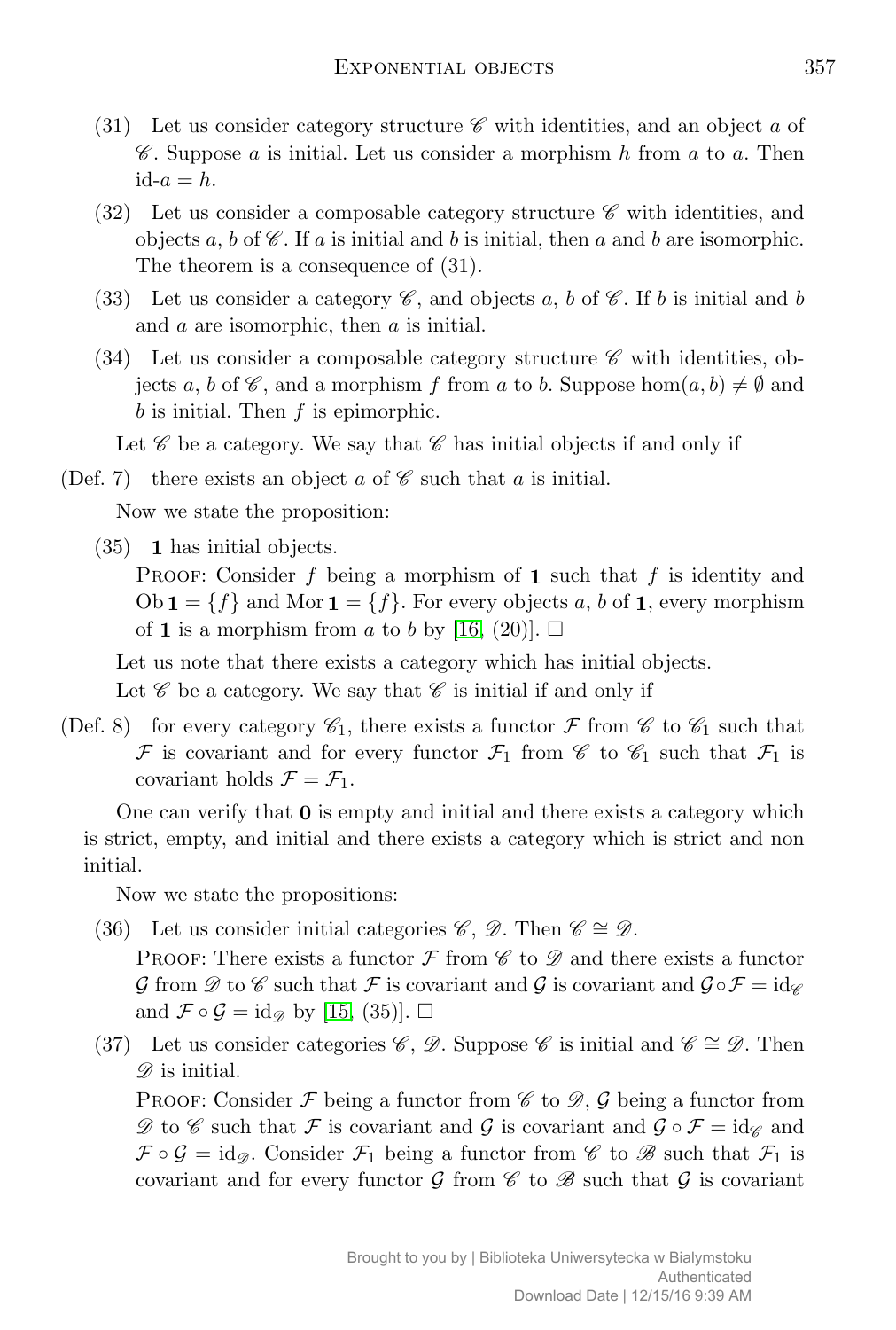holds  $\mathcal{F}_1 = \mathcal{G}$ . Set  $\mathcal{F}_2 = \mathcal{F}_1 \circ \mathcal{G}$ . For every functor  $\mathcal{G}_1$  from  $\mathcal{D}$  to  $\mathcal{B}$  such that  $\mathcal{G}_1$  is covariant holds  $\mathcal{F}_2 = \mathcal{G}_1$  by [\[15,](#page-18-6) (35)], [\[16,](#page-18-7) (10), (11)].  $\Box$ 

Let us note that every category which is empty is also initial.

Let C be a category. The functor  $\mathbf{0} \to \mathscr{C}$  yielding a covariant functor from **0** to  $\mathscr C$  is defined by

(Def. 9) not contradiction.

Now we state the proposition:

(38) Let us consider categories  $\mathscr{C}, \mathscr{C}_1, \mathscr{C}_2$ , a functor  $\mathcal{F}_1$  from  $\mathscr{C}_1$  to  $\mathscr{C}$ , and a functor  $\mathcal{F}_2$  from  $\mathcal{C}_2$  to  $\mathcal{C}$ . Suppose  $\mathcal{F}_1$  is covariant and  $\mathcal{F}_2$  is covariant. Then  $\mathcal{F}_1 \circ \mathbf{0} \to \mathcal{C}_1 = \mathcal{F}_2 \circ \mathbf{0} \to \mathcal{C}_2$ .

#### 4. CATEGORICAL PRODUCTS

Let  $\mathscr C$  be a category, a, b, c be objects of  $\mathscr C$ , and  $p_1$  be a morphism from *c* to *a*. Assume hom $(c, a) \neq \emptyset$ . Let  $p_2$  be a morphism from *c* to *b*. Assume hom $(c, b) \neq \emptyset$ . We say that  $\langle c, p_1, p_2 \rangle$  is a product of *a* and *b* if and only if

(Def. 10) for every object  $c_1$  of  $\mathscr C$  and for every morphism  $q_1$  from  $c_1$  to  $a$  and for every morphism  $q_2$  from  $c_1$  to *b* such that  $hom(c_1, a) \neq \emptyset$  and  $hom(c_1, b) \neq \emptyset$  $\emptyset$  holds hom $(c_1, c) \neq \emptyset$  and there exists a morphism *h* from  $c_1$  to *c* such that  $p_1 \cdot h = q_1$  and  $p_2 \cdot h = q_2$  and for every morphism  $h_1$  from  $c_1$  to  $c$ such that  $p_1 \cdot h_1 = q_1$  and  $p_2 \cdot h_1 = q_2$  holds  $h = h_1$ .

Now we state the propositions:

(39) Let us consider a category  $\mathscr{C}$ , objects  $c_1$ ,  $c_2$ ,  $a$ ,  $b$  of  $\mathscr{C}$ , a morphism  $p_1$ from *a* to  $c_1$ , a morphism  $p_2$  from *a* to  $c_2$ , a morphism  $q_1$  from *b* to  $c_1$ , and a morphism  $q_2$  from *b* to  $c_2$ . Suppose hom $(a, c_1) \neq \emptyset$  and hom $(a, c_2) \neq \emptyset$ and  $hom(b, c_1) \neq \emptyset$  and  $hom(b, c_2) \neq \emptyset$  and  $\langle a, p_1, p_2 \rangle$  is a product of  $c_1$  and  $c_2$  and  $\langle b, q_1, q_2 \rangle$  is a product of  $c_1$  and  $c_2$ . Then *a* and *b* are isomorphic.

Proof: There exists a morphism *f* from *a* to *b* and there exists a morphism *g* from *b* to *a* such that hom $(a, b) \neq \emptyset$  and hom $(b, a) \neq \emptyset$  and  $g \cdot f = id - a$ and  $f \cdot g = id - b$  by [\[16,](#page-18-7) (23), (18)].  $\Box$ 

(40) Let us consider a category  $\mathscr{C}$ , objects  $c_1$ ,  $c_2$ ,  $d$  of  $\mathscr{C}$ , a morphism  $p_1$  from *d* to  $c_1$ , and a morphism  $p_2$  from *d* to  $c_2$ . Suppose hom $(d, c_1) \neq \emptyset$  and hom $(d, c_2) \neq \emptyset$  and  $\langle d, p_1, p_2 \rangle$  is a product of  $c_1$  and  $c_2$ . Then  $\langle d, p_2, p_1 \rangle$ is a product of  $c_2$  and  $c_1$ .

Let  $\mathscr C$  be a category. We say that  $\mathscr C$  has binary products if and only if

(Def. 11) for every objects a, b of  $\mathscr{C}$ , there exists an object d of  $\mathscr{C}$  and there exists a morphism  $p_1$  from *d* to *a* and there exists a morphism  $p_2$  from *d* to *b*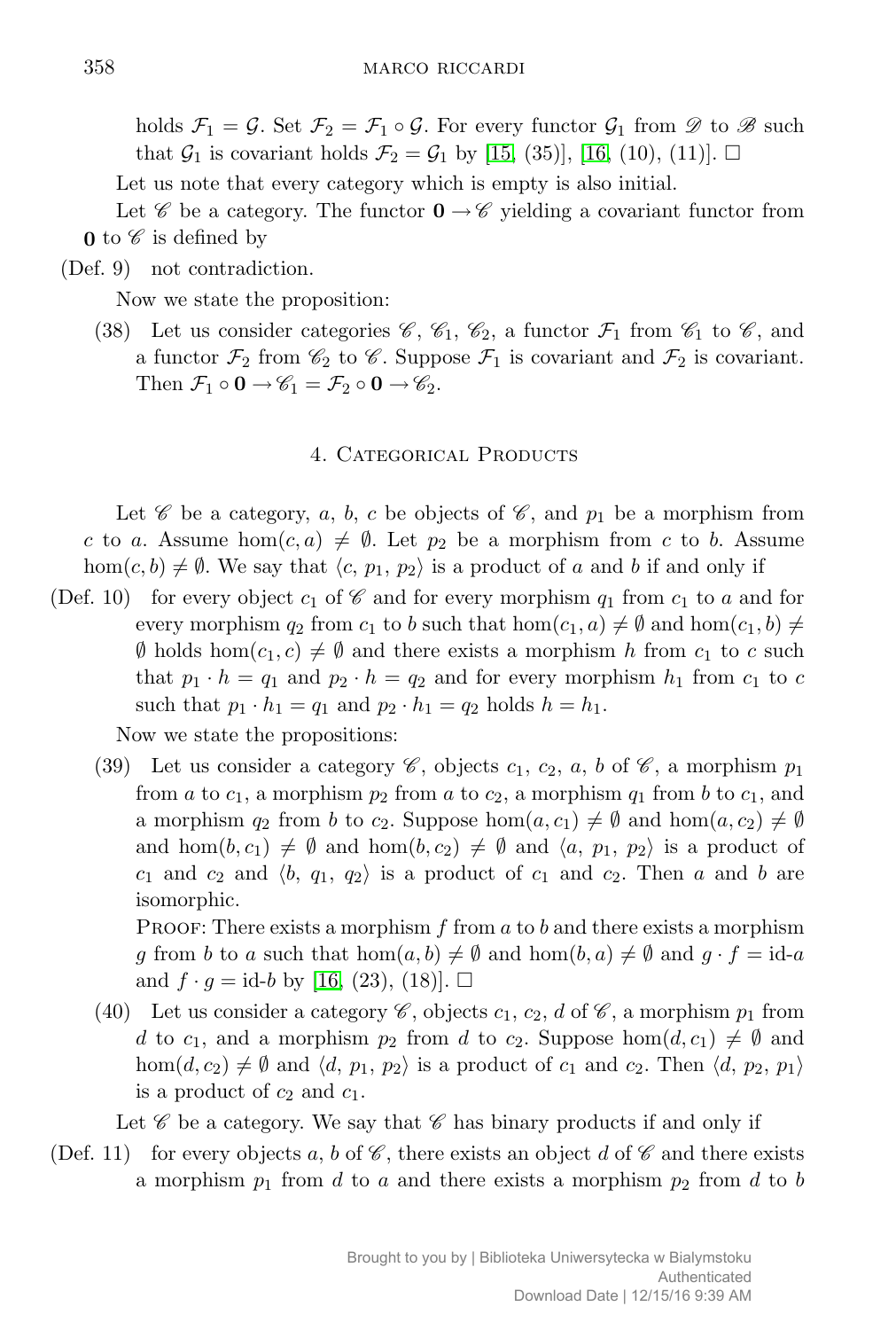such that  $hom(d, a) \neq \emptyset$  and  $hom(d, b) \neq \emptyset$  and  $\langle d, p_1, p_2 \rangle$  is a product of *a* and *b*.

Now we state the proposition:

(41) **1** has binary products.

PROOF: Set  $\mathscr{C} = 1$ . Consider *f* being a morphism of 1 such that *f* is identity and  $Ob \mathbf{1} = \{f\}$  and Mor  $\mathbf{1} = \{f\}$ . For every objects  $o_1$ ,  $o_2$  of  $\mathscr{C}$ , every morphism of  $\mathscr C$  is a morphism from  $o_1$  to  $o_2$  by [\[16,](#page-18-7) (20)]. Reconsider  $p_1 = f$  as a morphism from *a* to *a*. Reconsider  $p_2 = f$  as a morphism from *a* to *b*. For every object  $c_1$  of  $\mathscr C$  and for every morphism  $q_1$  from  $c_1$  to *a* and for every morphism  $q_2$  from  $c_1$  to *b* such that hom $(c_1, a) \neq \emptyset$  and  $hom(c_1, b) \neq \emptyset$  holds  $hom(c_1, a) \neq \emptyset$  and there exists a morphism *h* from *c*<sub>1</sub> to *a* such that  $p_1 \cdot h = q_1$  and  $p_2 \cdot h = q_2$  and for every morphism  $h_1$ from  $c_1$  to  $a$  such that  $p_1 \cdot h_1 = q_1$  and  $p_2 \cdot h_1 = q_2$  holds  $h = h_1$ .  $\Box$ 

Observe that there exists a category which has binary products.

Let  $\mathscr C$  be a category with binary products and  $c_1, c_2$  be objects of  $\mathscr C$ .

A categorical product of *c*<sup>1</sup> and *c*<sup>2</sup> is a triple object and is defined by

(Def. 12) there exists an object *d* of  $\mathscr C$  and there exists a morphism  $p_1$  from *d* to *c*<sub>1</sub> and there exists a morphism  $p_2$  from *d* to  $c_2$  such that  $it = \langle d, p_1, p_2 \rangle$ and hom $(d, c_1) \neq \emptyset$  and hom $(d, c_2) \neq \emptyset$  and  $\langle d, p_1, p_2 \rangle$  is a product of  $c_1$ and  $c_2$ .

The functor  $c_1 \times c_2$  yielding an object of  $\mathscr C$  is defined by the term

(Def. 13) (the categorical product of  $c_1$  and  $c_2$ )<sub>1,3</sub>.

The functor  $\pi_1(c_1 \boxtimes c_2)$  yielding a morphism from  $c_1 \times c_2$  to  $c_1$  is defined by the term

(Def. 14) (the categorical product of  $c_1$  and  $c_2$ )<sub>2,3</sub>.

The functor  $\pi_2(c_1 \boxtimes c_2)$  yielding a morphism from  $c_1 \times c_2$  to  $c_2$  is defined by the term

(Def. 15) (the categorical product of  $c_1$  and  $c_2$ )<sub>3,3</sub>.

- (42) Let us consider a category  $\mathscr C$  with binary products, and objects a, b of  $\mathscr{C}$ . Then
	- (i)  $\langle a \times b, \pi_1(a \boxtimes b), \pi_2(a \boxtimes b) \rangle$  is a product of *a* and *b*, and
	- (ii) hom $(a \times b, a) \neq \emptyset$ , and
	- (iii) hom $(a \times b, b) \neq \emptyset$ .
- (43) Let us consider a category  $\mathscr C$  with binary products, and objects a, b, c of C. Suppose  $hom(c, a) \neq \emptyset$  and  $hom(c, b) \neq \emptyset$ . Then  $hom(c, a \times b) \neq \emptyset$ . The theorem is a consequence of (42).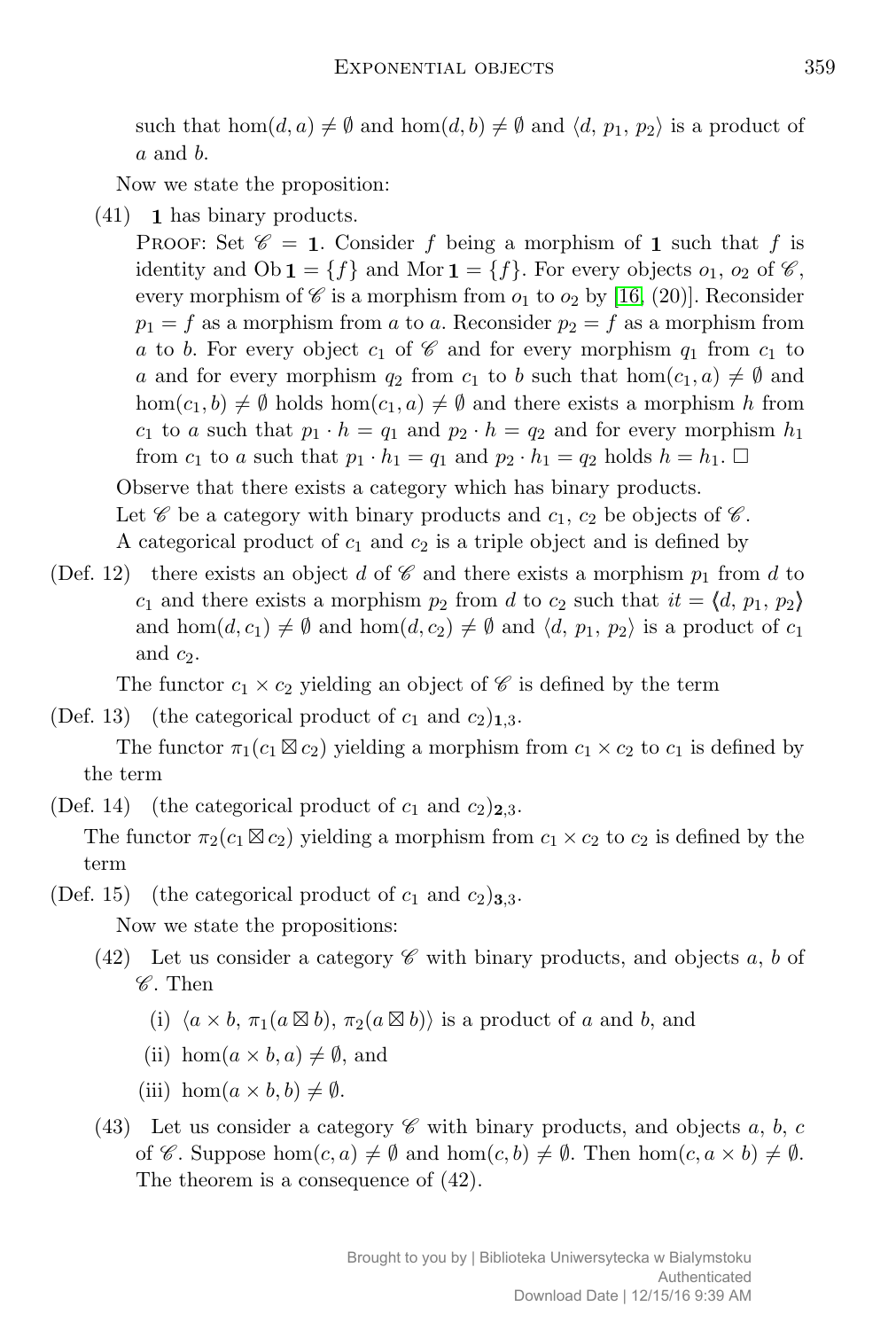(44) Let us consider a category  $\mathscr C$  with binary products, and objects a, b, c, d of  $\mathscr{C}$ . Suppose hom $(a, b) \neq \emptyset$  and hom $(c, d) \neq \emptyset$ . Then hom $(a \times c, b \times d) \neq \emptyset$ . The theorem is a consequence of (42).

Let  $\mathscr C$  be a category with binary products, a, b, c, d be objects of  $\mathscr C$ , and f be a morphism from *a* to *b*. Assume hom $(a, b) \neq \emptyset$ . Let *g* be a morphism from *c* to *d*. Assume hom $(c, d) \neq \emptyset$ . The functor  $f \times g$  yielding a morphism from  $a \times c$ to  $b \times d$  is defined by

 $(\text{Def. } 16)$   $f \cdot \pi_1(a \boxtimes c) = \pi_1(b \boxtimes d) \cdot it$  and  $g \cdot \pi_2(a \boxtimes c) = \pi_2(b \boxtimes d) \cdot it$ .

Let  $\mathscr{C}_1, \mathscr{C}_2, \mathscr{D}$  be categories and  $\mathcal{P}_1$  be a functor from  $\mathscr{D}$  to  $\mathscr{C}_1$ . Assume  $\mathcal{P}_1$ is covariant. Let  $\mathcal{P}_2$  be a functor from  $\mathscr{D}$  to  $\mathscr{C}_2$ . Assume  $\mathcal{P}_2$  is covariant. We say that  $\langle \mathcal{D}, \mathcal{P}_1, \mathcal{P}_2 \rangle$  is a product of  $\mathcal{C}_1$  and  $\mathcal{C}_2$  if and only if

(Def. 17) for every category  $\mathscr{D}_1$  and for every functor  $\mathscr{G}_1$  from  $\mathscr{D}_1$  to  $\mathscr{C}_1$  and for every functor  $\mathcal{G}_2$  from  $\mathcal{D}_1$  to  $\mathcal{C}_2$  such that  $\mathcal{G}_1$  is covariant and  $\mathcal{G}_2$  is covariant there exists a functor  $\mathcal{H}$  from  $\mathcal{D}_1$  to  $\mathcal{D}$  such that  $\mathcal{H}$  is covariant and  $\mathcal{P}_1 \circ \mathcal{H} =$  $\mathcal{G}_1$  and  $\mathcal{P}_2 \circ \mathcal{H} = \mathcal{G}_2$  and for every functor  $\mathcal{H}_1$  from  $\mathcal{D}_1$  to  $\mathcal{D}$  such that  $\mathcal{H}_1$ is covariant and  $\mathcal{P}_1 \circ \mathcal{H}_1 = \mathcal{G}_1$  and  $\mathcal{P}_2 \circ \mathcal{H}_1 = \mathcal{G}_2$  holds  $\mathcal{H} = \mathcal{H}_1$ .

Now we state the propositions:

(45) Let us consider categories  $\mathcal{C}_1$ ,  $\mathcal{C}_2$ ,  $\mathcal{A}$ ,  $\mathcal{B}$ , a functor  $\mathcal{P}_1$  from  $\mathcal{A}$  to  $\mathcal{C}_1$ , a functor  $\mathcal{P}_2$  from  $\mathscr A$  to  $\mathscr C_2$ , a functor  $\mathcal Q_1$  from  $\mathscr B$  to  $\mathscr C_1$ , and a functor  $\mathcal{Q}_2$  from  $\mathscr{B}$  to  $\mathscr{C}_2$ . Suppose  $\mathcal{P}_1$  is covariant and  $\mathcal{P}_2$  is covariant and  $\mathcal{Q}_1$  is covariant and  $\mathcal{Q}_2$  is covariant and  $\langle \mathcal{A}, \mathcal{P}_1, \mathcal{P}_2 \rangle$  is a product of  $\mathcal{C}_1$  and  $\mathcal{C}_2$ and  $\langle \mathcal{B}, \mathcal{Q}_1, \mathcal{Q}_2 \rangle$  is a product of  $\mathcal{C}_1$  and  $\mathcal{C}_2$ . Then  $\mathcal{A} \cong \mathcal{B}$ .

PROOF: There exists a functor  $\mathcal{F}_4$  from  $\mathscr A$  to  $\mathscr B$  and there exists a functor  $\mathcal{G}_3$  from  $\mathscr{B}$  to  $\mathscr{A}$  such that  $\mathcal{F}_4$  is covariant and  $\mathcal{G}_3$  is covariant and  $\mathcal{G}_3 \circ \mathcal{F}_4 =$ id<sub>∞</sub> and  $\mathcal{F}_4 \circ \mathcal{G}_3 = id_{\mathscr{B}}$  by [\[16,](#page-18-7) (10), (11)], [\[15,](#page-18-6) (35)]. □

(46) Let us consider categories  $\mathcal{C}_1$ ,  $\mathcal{C}_2$ ,  $\mathcal{D}$ , a functor  $\mathcal{P}_1$  from  $\mathcal{D}$  to  $\mathcal{C}_1$ , and a functor  $\mathcal{P}_2$  from  $\mathscr{D}$  to  $\mathscr{C}_2$ . Suppose  $\mathcal{P}_1$  is covariant and  $\mathcal{P}_2$  is covariant and  $\langle \mathcal{D}, \mathcal{P}_1, \mathcal{P}_2 \rangle$  is a product of  $\mathcal{C}_1$  and  $\mathcal{C}_2$ . Then  $\langle \mathcal{D}, \mathcal{P}_2, \mathcal{P}_1 \rangle$  is a product of  $\mathscr{C}_2$  and  $\mathscr{C}_1$ .

Let  $\mathscr{C}$ ,  $\mathscr{C}_1$ ,  $\mathscr{C}_2$  be categories,  $\mathcal{F}_1$  be a functor from  $\mathscr{C}_1$  to  $\mathscr{C}$ , and  $\mathcal{F}_2$  be a functor from  $\mathcal{C}_2$  to  $\mathcal{C}$ . We introduce the notation  $\mathcal{F}_1 \boxtimes \mathcal{F}_2$  as a synonym of  $[\![\mathcal{F}_1,\mathcal{F}_2]\!].$ 

Now we state the proposition:

(47) Let us consider categories  $\mathscr{C}_1$ ,  $\mathscr{C}_2$ . Then  $\langle \mathscr{C}_1 \to \mathbf{1} \boxtimes \mathscr{C}_2 \to \mathbf{1}, \pi_1((\mathscr{C}_1 \to \mathbf{1}) \boxtimes$  $(\mathscr{C}_2 \rightarrow 1)$ ),  $\pi_2((\mathscr{C}_1 \rightarrow 1) \boxtimes (\mathscr{C}_2 \rightarrow 1))$  is a product of  $\mathscr{C}_1$  and  $\mathscr{C}_2$ .

PROOF: Set  $\mathcal{F}_1 = \mathcal{C}_1 \rightarrow 1$ . Set  $\mathcal{F}_2 = \mathcal{C}_2 \rightarrow 1$ . For every category  $\mathcal{D}_1$  and for every functor  $\mathcal{G}_1$  from  $\mathcal{D}_1$  to  $\mathcal{C}_1$  and for every functor  $\mathcal{G}_2$  from  $\mathcal{D}_1$  to  $\mathcal{C}_2$ such that  $\mathcal{G}_1$  is covariant and  $\mathcal{G}_2$  is covariant there exists a functor  $\mathcal H$  from  $\mathscr{D}_1$  to  $\mathcal{F}_1 \boxtimes \mathcal{F}_2$  such that  $\mathcal{H}$  is covariant and  $\pi_1(\mathcal{F}_1 \boxtimes \mathcal{F}_2) \circ \mathcal{H} = \mathcal{G}_1$  and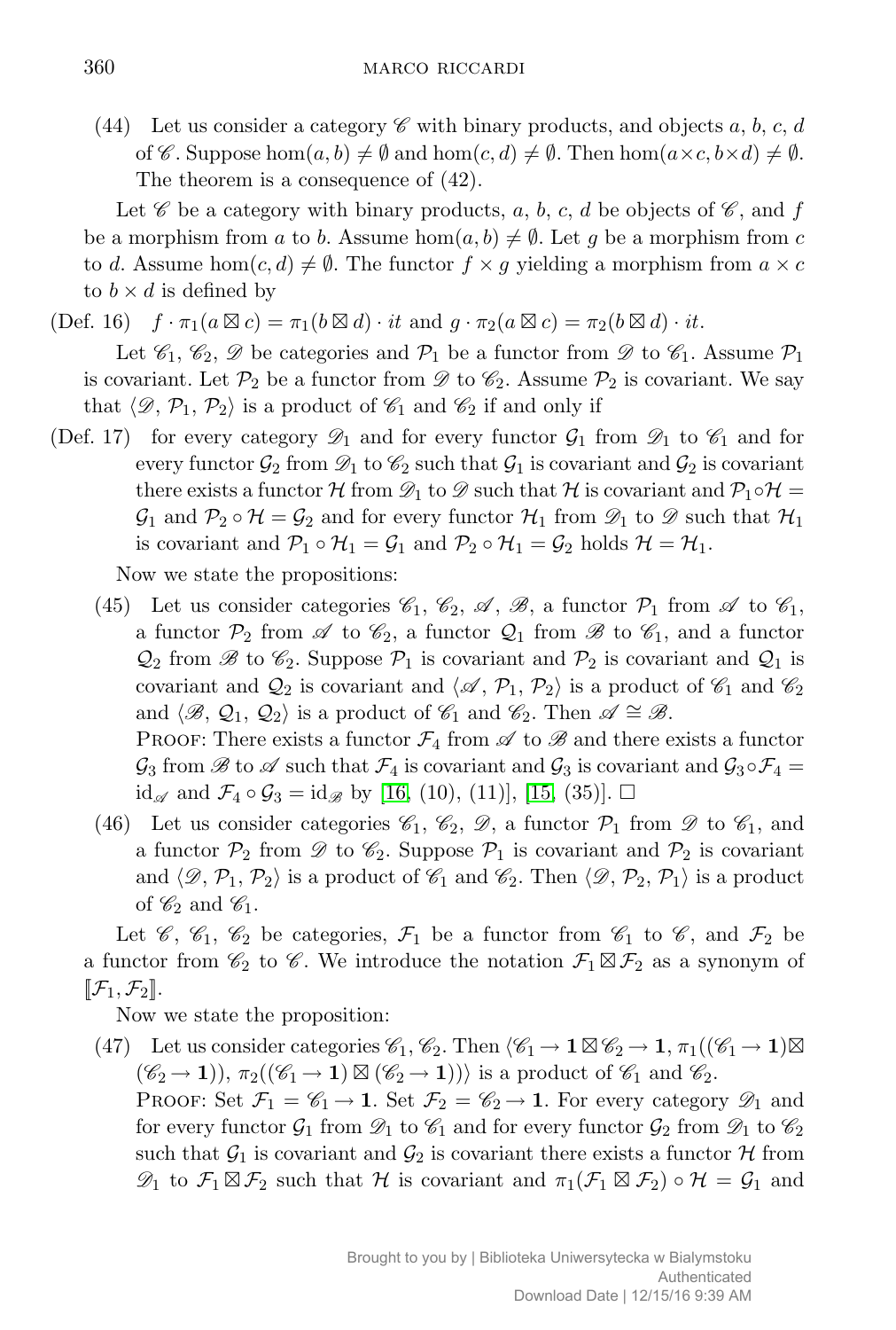$\pi_2(\mathcal{F}_1 \boxtimes \mathcal{F}_2) \circ \mathcal{H} = \mathcal{G}_2$  and for every functor  $\mathcal{H}_1$  from  $\mathcal{D}_1$  to  $\mathcal{F}_1 \boxtimes \mathcal{F}_2$  such that  $\mathcal{H}_1$  is covariant and  $\pi_1(\mathcal{F}_1 \boxtimes \mathcal{F}_2) \circ \mathcal{H}_1 = \mathcal{G}_1$  and  $\pi_2(\mathcal{F}_1 \boxtimes \mathcal{F}_2) \circ \mathcal{H}_1 = \mathcal{G}_2$ holds  $\mathcal{H} = \mathcal{H}_1$  by [\[16,](#page-18-7) (52)], (29).  $\square$ 

Let  $\mathscr{C}_1, \mathscr{C}_2$  be categories.

A categorical product of  $\mathscr{C}_1$  and  $\mathscr{C}_2$  is a triple object and is defined by

(Def. 18) there exists a strict category  $\mathscr{D}$  and there exists a functor  $\mathcal{P}_1$  from  $\mathscr{D}$  to  $\mathscr{C}_1$  and there exists a functor  $\mathcal{P}_2$  from  $\mathscr{D}$  to  $\mathscr{C}_2$  such that  $it = \langle \mathscr{D}, \mathcal{P}_1, \mathcal{P}_2 \rangle$ and  $P_1$  is covariant and  $P_2$  is covariant and  $\langle \mathcal{D}, \mathcal{P}_1, \mathcal{P}_2 \rangle$  is a product of  $\mathscr{C}_1$  and  $\mathscr{C}_2$ .

The functor  $\mathcal{C}_1 \times \mathcal{C}_2$  yielding a strict category is defined by the term

(Def. 19) (the categorical product of  $\mathcal{C}_1$  and  $\mathcal{C}_2$ )<sub>1,3</sub>.

The functor  $\pi_1(\mathscr{C}_1 \boxtimes \mathscr{C}_2)$  yielding a functor from  $\mathscr{C}_1 \times \mathscr{C}_2$  to  $\mathscr{C}_1$  is defined by the term

(Def. 20) (the categorical product of  $\mathscr{C}_1$  and  $\mathscr{C}_2)_{2,3}$ .

The functor  $\pi_2(\mathscr{C}_1 \boxtimes \mathscr{C}_2)$  yielding a functor from  $\mathscr{C}_1 \times \mathscr{C}_2$  to  $\mathscr{C}_2$  is defined by the term

(Def. 21) (the categorical product of  $\mathscr{C}_1$  and  $\mathscr{C}_2)_{3,3}$ .

Now we state the proposition:

(48) Let us consider categories  $\mathscr{C}_1$ ,  $\mathscr{C}_2$ . Then  $\langle \mathscr{C}_1 \times \mathscr{C}_2, \pi_1(\mathscr{C}_1 \boxtimes \mathscr{C}_2), \pi_2(\mathscr{C}_1 \boxtimes \mathscr{C}_2) \rangle$ is a product of  $\mathscr{C}_1$  and  $\mathscr{C}_2$ .

Let  $\mathscr{C}_1, \mathscr{C}_2$  be categories. Note that  $\pi_1(\mathscr{C}_1 \boxtimes \mathscr{C}_2)$  is covariant and  $\pi_2(\mathscr{C}_1 \boxtimes \mathscr{C}_2)$ is covariant.

Now we state the proposition:

(49) Let us consider categories  $\mathcal{C}_1$ ,  $\mathcal{C}_2$ . Then  $\mathcal{C}_1 \times \mathcal{C}_2$  is not empty if and only if  $\mathscr{C}_1$  is not empty and  $\mathscr{C}_2$  is not empty. The theorem is a consequence of (48).

Let  $\mathscr{C}_1$  be an empty category and  $\mathscr{C}_2$  be a category. One can verify that  $\mathscr{C}_1 \times \mathscr{C}_2$  is empty.

Let  $\mathcal{C}_1$  be a category and  $\mathcal{C}_2$  be an empty category. Observe that  $\mathcal{C}_1 \times \mathcal{C}_2$  is empty.

Let  $\mathcal{C}_1$  be a non empty category and  $\mathcal{C}_2$  be a non empty category. One can verify that  $\mathscr{C}_1 \times \mathscr{C}_2$  is non empty.

Let  $\mathscr{C}_1$ ,  $\mathscr{C}_2$ ,  $\mathscr{D}_1$ ,  $\mathscr{D}_2$  be categories,  $\mathcal{F}_1$  be a functor from  $\mathscr{C}_1$  to  $\mathscr{D}_1$ , and  $\mathcal{F}_2$ be a functor from  $\mathcal{C}_2$  to  $\mathcal{D}_2$ . Assume  $\mathcal{F}_1$  is covariant and  $\mathcal{F}_2$  is covariant. The functor  $\mathcal{F}_1 \times \mathcal{F}_2$  yielding a functor from  $\mathcal{C}_1 \times \mathcal{C}_2$  to  $\mathcal{D}_1 \times \mathcal{D}_2$  is defined by

(Def. 22) *it* is covariant and  $\mathcal{F}_1 \circ \pi_1(\mathscr{C}_1 \boxtimes \mathscr{C}_2) = \pi_1(\mathscr{D}_1 \boxtimes \mathscr{D}_2) \circ it$  and  $\mathcal{F}_2 \circ \pi_2(\mathscr{C}_1 \boxtimes \mathscr{C}_2) =$  $\pi_2(\mathscr{D}_1 \boxtimes \mathscr{D}_2) \circ it.$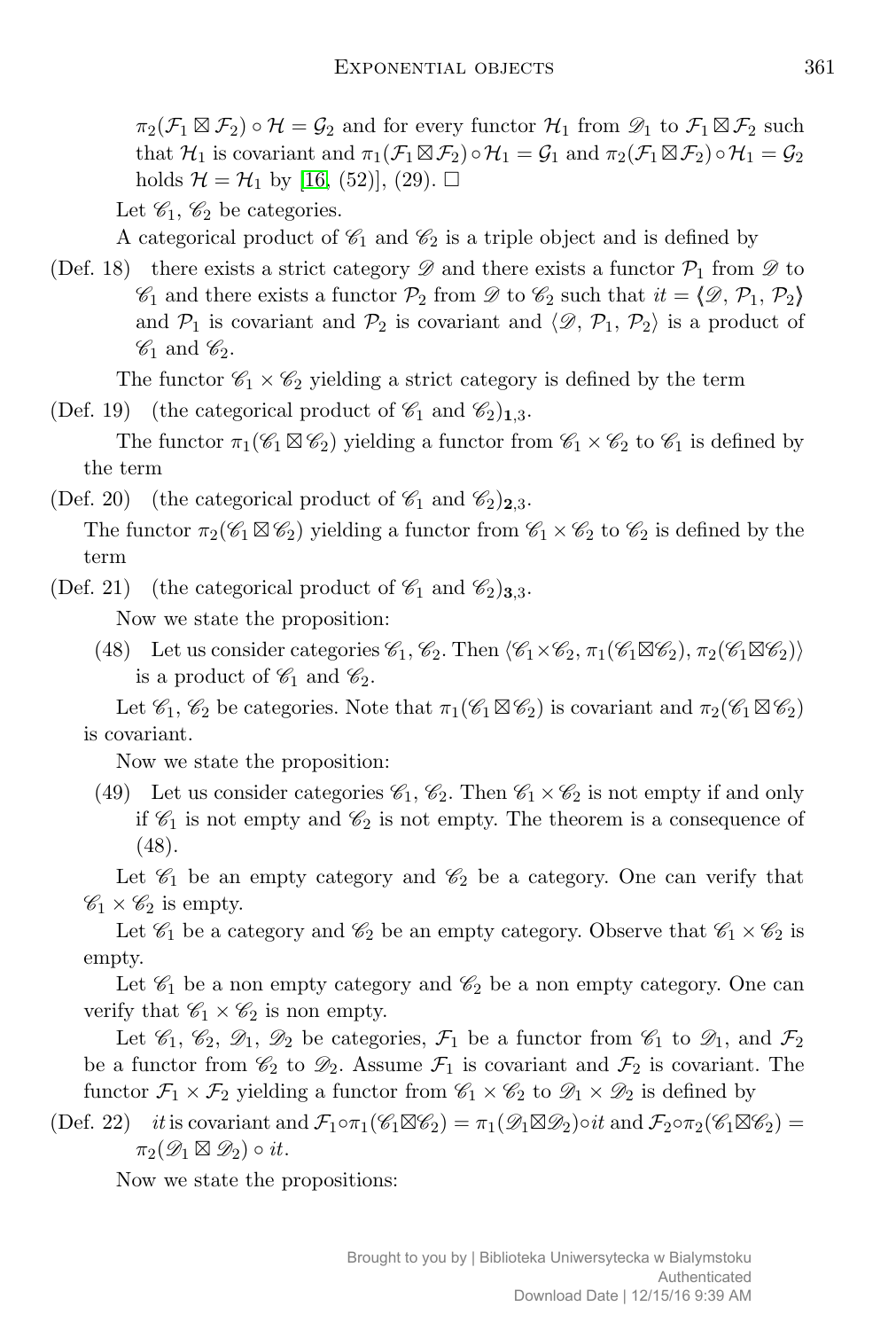(50) Let us consider categories  $\mathcal{A}_1$ ,  $\mathcal{A}_2$ ,  $\mathcal{B}_1$ ,  $\mathcal{B}_2$ ,  $\mathcal{C}_1$ ,  $\mathcal{C}_2$ , a functor  $\mathcal{F}_1$  from  $\mathscr{A}_1$  to  $\mathscr{B}_1$ , a functor  $\mathcal{F}_2$  from  $\mathscr{A}_2$  to  $\mathscr{B}_2$ , a functor  $\mathcal{G}_1$  from  $\mathscr{B}_1$  to  $\mathscr{C}_1$ , and a functor  $\mathcal{G}_2$  from  $\mathcal{B}_2$  to  $\mathcal{C}_2$ . Suppose  $\mathcal{F}_1$  is covariant and  $\mathcal{G}_1$  is covariant and  $\mathcal{F}_2$  is covariant and  $\mathcal{G}_2$  is covariant. Then  $(\mathcal{G}_1 \times \mathcal{G}_2) \circ (\mathcal{F}_1 \times \mathcal{F}_2) =$  $(\mathcal{G}_1 \circ \mathcal{F}_1) \times (\mathcal{G}_2 \circ \mathcal{F}_2).$ 

(51) Let us consider categories  $\mathscr{C}_1$ ,  $\mathscr{C}_2$ . Then  $\mathrm{id}_{\mathscr{C}_1} \times \mathrm{id}_{\mathscr{C}_2} = \mathrm{id}_{\mathscr{C}_1 \times \mathscr{C}_2}$ .

Let x, y be objects. We introduce the notation KuratowskiPair $(x, y)$  as a synonym of  $\langle x, y \rangle$ .

Let  $\mathscr{C}_1$ ,  $\mathscr{C}_2$  be categories,  $f_1$  be a morphism of  $\mathscr{C}_1$ , and  $f_2$  be a morphism of  $\mathscr{C}_2$ . The functor  $\langle f_1, f_2 \rangle$  yielding a morphism of  $\mathscr{C}_1 \times \mathscr{C}_2$  is defined by

- (Def. 23) (i)  $\pi_1(\mathscr{C}_1 \boxtimes \mathscr{C}_2)(it) = f_1$  and  $\pi_2(\mathscr{C}_1 \boxtimes \mathscr{C}_2)(it) = f_2$ , if  $\mathscr{C}_1$  is not empty and  $\mathscr{C}_2$  is not empty,
	- (ii)  $it =$  the morphism of  $\mathscr{C}_1 \times \mathscr{C}_2$ , otherwise.

Now we state the propositions:

- (52) Let us consider categories  $\mathcal{C}_1$ ,  $\mathcal{C}_2$ , and a morphism *f* of  $\mathcal{C}_1 \times \mathcal{C}_2$ . Then there exists a morphism  $f_1$  of  $\mathcal{C}_1$  and there exists a morphism  $f_2$  of  $\mathcal{C}_2$ such that  $f = \langle f_1, f_2 \rangle$ .
- (53) Let us consider non empty categories  $\mathcal{C}_1$ ,  $\mathcal{C}_2$ , morphisms  $f_1$ ,  $g_1$  of  $\mathcal{C}_1$ , and morphisms  $f_2$ ,  $g_2$  of  $\mathcal{C}_2$ . Suppose  $\langle f_1, f_2 \rangle = \langle g_1, g_2 \rangle$ . Then
	- (i)  $f_1 = q_1$ , and
	- (ii)  $f_2 = q_2$ .

Let us consider categories  $\mathcal{C}_1$ ,  $\mathcal{C}_2$ , morphisms  $f_1$ ,  $g_1$  of  $\mathcal{C}_1$ , and morphisms  $f_2$ ,  $g_2$  of  $\mathcal{C}_2$ . Now we state the propositions:

- (54)  $\langle f_1, f_2 \rangle \triangleright \langle g_1, g_2 \rangle$  if and only if  $f_1 \triangleright g_1$  and  $f_2 \triangleright g_2$ .
- (55) Suppose  $f_1 \triangleright g_1$  and  $f_2 \triangleright g_2$ . Then  $\langle f_1, f_2 \rangle \circ \langle g_1, g_2 \rangle = \langle f_1 \circ g_1, f_2 \circ g_2 \rangle$ . The theorem is a consequence of (54) and (13).

- (56) Let us consider categories  $\mathcal{C}_1$ ,  $\mathcal{C}_2$ , a morphism  $f_1$  of  $\mathcal{C}_1$ , a morphism  $f_2$ of  $\mathscr{C}_2$ , and a morphism *f* of  $\mathscr{C}_1 \times \mathscr{C}_2$ . Suppose  $f = \langle f_1, f_2 \rangle$  and  $\mathscr{C}_1$  is not empty and  $\mathcal{C}_2$  is not empty. Then f is identity if and only if  $f_1$  is identity and  $f_2$  is identity. The theorem is a consequence of  $(52)$ ,  $(54)$ ,  $(55)$ , and (4).
- (57) Let us consider non empty categories  $\mathscr{C}_1, \mathscr{C}_2$ , categories  $\mathscr{D}_1, \mathscr{D}_2$ , a functor  $\mathcal{F}_1$  from  $\mathscr{C}_1$  to  $\mathscr{D}_1$ , a functor  $\mathcal{F}_2$  from  $\mathscr{C}_2$  to  $\mathscr{D}_2$ , a morphism  $c_1$  of  $\mathscr{C}_1$ , and a morphism  $c_2$  of  $\mathcal{C}_2$ . Suppose  $\mathcal{F}_1$  is covariant and  $\mathcal{F}_2$  is covariant. Then  $(\mathcal{F}_1 \times \mathcal{F}_2)(\langle c_1, c_2 \rangle) = \langle \mathcal{F}_1(c_1), \mathcal{F}_2(c_2) \rangle.$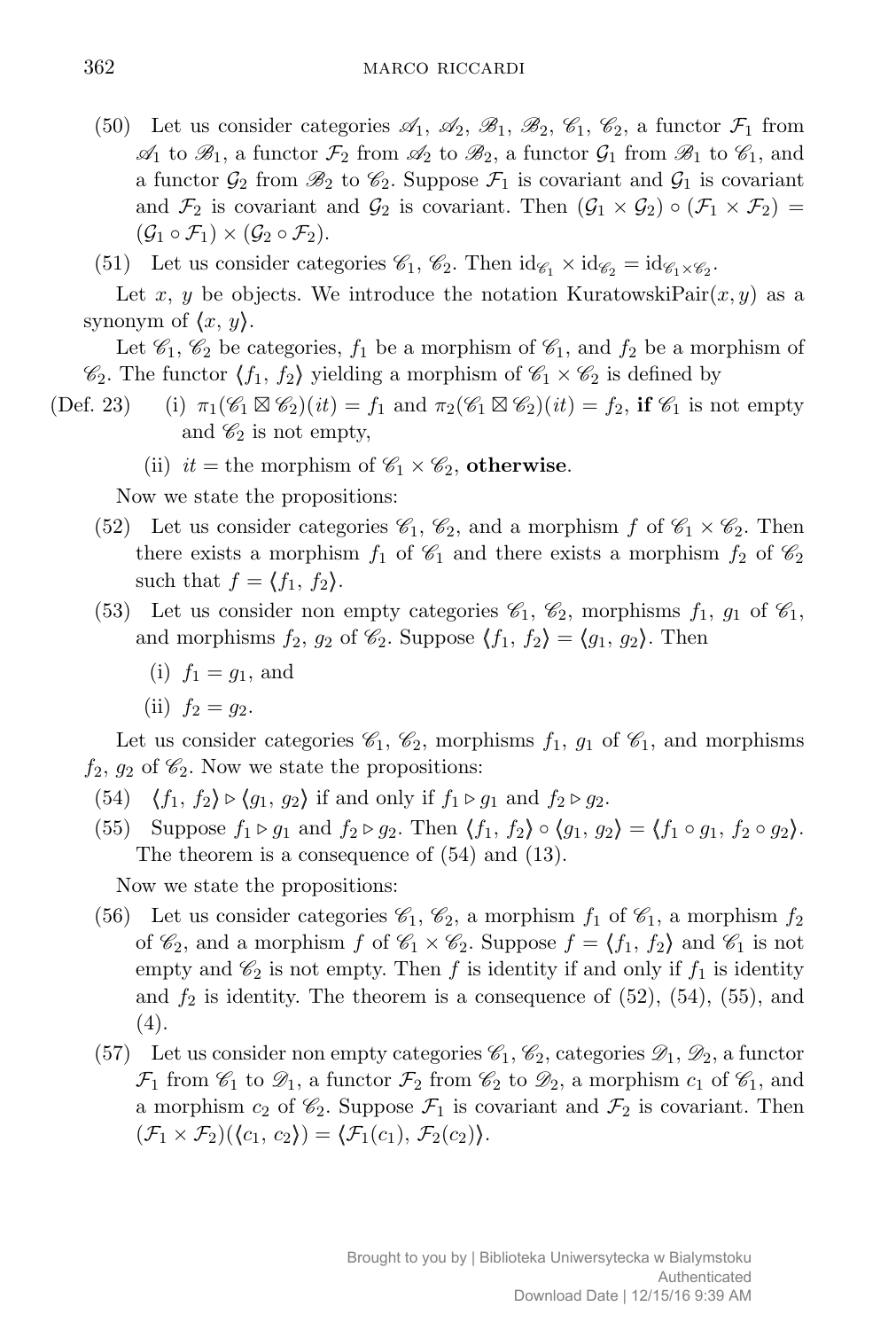### 5. Natural Transformations

Let  $\mathcal{C}_1$ ,  $\mathcal{C}_2$  be categories,  $\mathcal{F}_1$ ,  $\mathcal{F}_2$  be functors from  $\mathcal{C}_1$  to  $\mathcal{C}_2$ , and  $\tau$  be a functor from  $\mathscr{C}_1$  to  $\mathscr{C}_2$ . We say that  $\tau$  is a natural transformation of  $\mathcal{F}_1$  and  $\mathcal{F}_2$  if and only if

(Def. 24) for every morphisms  $f_1$ ,  $f_2$  of  $\mathcal{C}_1$  such that  $f_1 \triangleright f_2$  holds  $\tau(f_1) \triangleright \mathcal{F}_1(f_2)$  and  $\mathcal{F}_2(f_1) \triangleright \tau(f_2)$  and  $\tau(f_1 \circ f_2) = \tau(f_1) \circ \mathcal{F}_1(f_2)$  and  $\tau(f_1 \circ f_2) = \mathcal{F}_2(f_1) \circ \tau(f_2)$ . Now we state the propositions:

(58) Let us consider categories  $\mathcal{C}_1$ ,  $\mathcal{C}_2$ , functors  $\mathcal{F}_1$ ,  $\mathcal{F}_2$  from  $\mathcal{C}_1$  to  $\mathcal{C}_2$ , and a functor  $\tau$  from  $\mathscr{C}_1$  to  $\mathscr{C}_2$ . Suppose  $\mathscr{F}_1$  is covariant and  $\mathscr{F}_2$  is covariant. Then  $\tau$  is a natural transformation of  $\mathcal{F}_1$  and  $\mathcal{F}_2$  if and only if for every morphisms  $f$ ,  $f_1$ ,  $f_2$  of  $\mathcal{C}_1$  such that  $f_1$  is identity and  $f_2$  is identity and *f*<sub>1</sub>  $\triangleright$  *f* and *f*  $\triangleright$  *f*<sub>2</sub> holds  $\tau(f_1) \triangleright \mathcal{F}_1(f)$  and  $\mathcal{F}_2(f) \triangleright \tau(f_2)$  and  $\tau(f) = \tau(f_1) \circ$  $\mathcal{F}_1(f)$  and  $\tau(f) = \mathcal{F}_2(f) \circ \tau(f_2)$ . PROOF: For every morphisms  $g_1$ ,  $g_2$  of  $\mathcal{C}_1$  such that  $g_1 \triangleright g_2$  holds  $\tau(g_1) \triangleright$ 

 $\mathcal{F}_1(g_2)$  and  $\mathcal{F}_2(g_1) \triangleright \tau(g_2)$  and  $\tau(g_1 \circ g_2) = \tau(g_1) \circ \mathcal{F}_1(g_2)$  and  $\tau(g_1 \circ g_2) =$ *F*<sub>2</sub>(*g*<sub>1</sub>)  $\circ$  *τ*(*g*<sub>2</sub>) by [\[15,](#page-18-6) (1)], (5), (3), (13). □

(59) Let us consider non empty categories  $\mathscr{C}_1$ ,  $\mathscr{C}_2$ , covariant functors  $\mathcal{F}_1$ ,  $\mathcal{F}_2$ from  $\mathcal{C}_1$  to  $\mathcal{C}_2$ , and a function  $\tau$  from  $\text{Ob } \mathcal{C}_1$  into Mor  $\mathcal{C}_2$ . Then there exists a functor  $\tau_1$  from  $\mathcal{C}_1$  to  $\mathcal{C}_2$  such that  $\tau = \tau_1 \n\upharpoonright \n\bigcirc \mathcal{C}_1$  and  $\tau_1$  is a natural transformation of  $\mathcal{F}_1$  and  $\mathcal{F}_2$  if and only if for every object *a* of  $\mathscr{C}_1$ ,  $\tau(a) \in \text{hom}(\mathcal{F}_1(a), \mathcal{F}_2(a))$  and for every objects  $a_1, a_2$  of  $\mathscr{C}_1$  and for every morphism *f* from  $a_1$  to  $a_2$  such that  $hom(a_1, a_2) \neq \emptyset$  holds  $\tau(a_2) \circ \mathcal{F}_1(f) = \mathcal{F}_2(f) \circ \tau(a_1).$ 

PROOF: Define  $\mathcal{P}[\text{object}, \text{object}] \equiv \text{for every morphism } f \text{ of } \mathcal{C}_1 \text{ such that }$  $\$_1 = f$  holds  $\$_2 = \tau(\text{cod } f) \circ \mathcal{F}_1(f)$ . For every object *x* such that  $x \in$ the carrier of  $\mathcal{C}_1$  there exists an object *y* such that  $y \in$  the carrier of  $\mathscr{C}_2$  and  $\mathcal{P}[x, y]$ . Consider  $\tau_1$  being a function from the carrier of  $\mathscr{C}_1$  into the carrier of  $\mathcal{C}_2$  such that for every object *x* such that  $x \in \mathbb{R}$  carrier of  $\mathcal{C}_1$ holds  $\mathcal{P}[x,\tau_1(x)]$  from [\[7,](#page-18-11) Sch. 1]. For every object x such that  $x \in \text{dom } \tau$ holds  $\tau(x) = (\tau_1 \restriction 0 \lor \mathscr{C}_1)(x)$  by [\[15,](#page-18-6) (22)], [\[16,](#page-18-7) (20)], [15, (32)], [16, (5), (6)]. For every morphisms  $f$ ,  $f_1$ ,  $f_2$  of  $\mathcal{C}_1$  such that  $f_1$  is identity and  $f_2$  is identity and  $f_1 \triangleright f$  and  $f \triangleright f_2$  holds  $\tau_1(f_1) \triangleright \mathcal{F}_1(f)$  and  $\mathcal{F}_2(f) \triangleright \tau_1(f_2)$  and  $\tau_1(f) = \tau_1(f_1) \circ \mathcal{F}_1(f)$  and  $\tau_1(f) = \mathcal{F}_2(f) \circ \tau_1(f_2)$  by [\[15,](#page-18-6) (22)], [\[16,](#page-18-7) (20),  $(6)$ ,  $[15, (32)]$  $[15, (32)]$ .  $\square$ 

(60) Let us consider object-categories  $\mathscr{C}, \mathscr{D}$ , functors  $\mathscr{F}_1, \mathscr{F}_2$  from  $\mathscr{C}$  to  $\mathscr{D}$ , and functors  $\mathcal{G}_1$ ,  $\mathcal{G}_2$ ,  $\tau$  from alter  $\mathcal{C}$  to alter  $\mathcal{D}$ . Suppose  $\mathcal{F}_1 = \mathcal{G}_1$  and  $\mathcal{F}_2 = \mathcal{G}_2$ and  $\tau$  is a natural transformation of  $\mathcal{G}_1$  and  $\mathcal{G}_2$ . Then  $(\text{IdMap}\,\mathscr{C}) \cdot \tau$  is a natural transformation from  $\mathcal{F}_1$  to  $\mathcal{F}_2$ .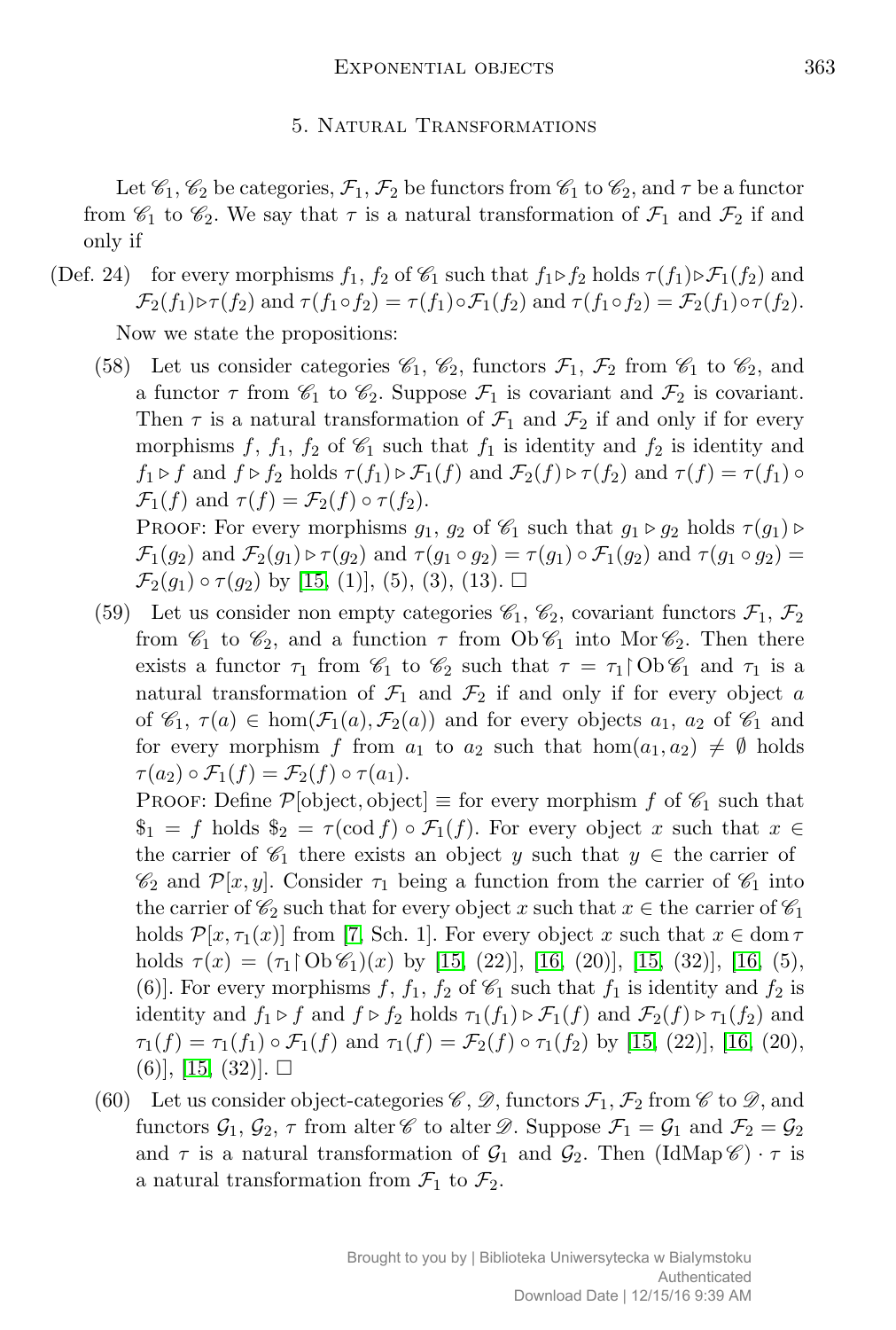PROOF: For every object *a* of  $\mathscr{C}$ ,  $\tau(\mathrm{id}_a) \in \hom(\mathcal{F}_1(a), \mathcal{F}_2(a))$  by [\[15,](#page-18-6) (41), (24), (42). Reconsider  $\tau_1 = \tau$  as a function from the carrier' of  $\mathscr C$  into the carrier' of  $\mathscr{D}$ . There exists a transformation t from  $\mathcal{F}_1$  to  $\mathcal{F}_2$  such that  $t = (\text{IdMap }\mathscr{C}) \cdot \tau_1$  and for every objects *a*, *b* of  $\mathscr{C}$  such that  $\text{hom}(a, b) \neq \emptyset$ for every morphism *f* from *a* to *b*,  $t(b) \cdot \mathcal{F}_{1f} = \mathcal{F}_{2f} \cdot t(a)$  by [\[6,](#page-18-10) (13)], [\[5,](#page-18-5)  $(1), (15), (21)$ . Consider *t* being a transformation from  $\mathcal{F}_1$  to  $\mathcal{F}_2$  such that  $t = (\text{IdMap }\mathscr{C}) \cdot \tau_1$  and for every objects *a*, *b* of  $\mathscr{C}$  such that  $\text{hom}(a, b) \neq \emptyset$ for every morphism *f* from *a* to *b*,  $t(b) \cdot \mathcal{F}_{1f} = \mathcal{F}_{2f} \cdot t(a)$ .  $\Box$ 

Let  $\mathscr{C}, \mathscr{D}$  be categories and  $\mathcal{F}_1, \mathcal{F}_2$  be functors from  $\mathscr{C}$  to  $\mathscr{D}$ . We say that  $\mathcal{F}_1$  is naturally transformable to  $\mathcal{F}_2$  if and only if

(Def. 25) there exists a functor  $\tau$  from  $\mathscr C$  to  $\mathscr D$  such that  $\tau$  is a natural transformation of  $\mathcal{F}_1$  and  $\mathcal{F}_2$ .

Assume  $\mathcal{F}_1$  is naturally transformable to  $\mathcal{F}_2$ .

A natural transformation from  $\mathcal{F}_1$  to  $\mathcal{F}_2$  is a functor from  $\mathscr C$  to  $\mathscr D$  and is defined by

(Def. 26) *it* is a natural transformation of  $\mathcal{F}_1$  and  $\mathcal{F}_2$ .

Now we state the proposition:

(61) Let us consider categories  $\mathscr{C}, \mathscr{D}$ , and a functor  $\mathscr{F}$  from  $\mathscr{C}$  to  $\mathscr{D}$ . Suppose  $F$  is covariant. Then  $F$  is a natural transformation of  $F$  and  $F$ . The theorem is a consequence of (58).

Let  $\mathscr{C}, \mathscr{D}$  be categories and  $\mathcal{F}, \mathcal{F}_1, \mathcal{F}_2$  be functors from  $\mathscr{C}$  to  $\mathscr{D}$ . Assume  $\mathcal{F}_1$  is naturally transformable to  $\mathcal F$  and  $\mathcal F$  is naturally transformable to  $\mathcal{F}_2$  and *F* is covariant and  $\mathcal{F}_1$  is covariant and  $\mathcal{F}_2$  is covariant. Let  $\tau_1$  be a natural transformation from  $\mathcal{F}_1$  to  $\mathcal{F}$  and  $\tau_2$  be a natural transformation from  $\mathcal{F}$  to  $\mathcal{F}_2$ . The functor  $\tau_2 \circ \tau_1$  yielding a natural transformation from  $\mathcal{F}_1$  to  $\mathcal{F}_2$  is defined by

- (Def. 27) for every morphisms  $f, f_1, f_2$  of  $\mathscr C$  such that  $f_1$  is identity and  $f_2$  is identity and  $f \triangleright f_1$  and  $f_2 \triangleright f$  holds  $it(f) = (\tau_2(f_2) \circ \mathcal{F}(f)) \circ \tau_1(f_1)$ . Now we state the proposition:
	- (62) Let us consider categories  $\mathscr{C}, \mathscr{D}$ , and functors  $\mathscr{F}, \mathscr{F}_1, \mathscr{F}_2$  from  $\mathscr{C}$  to  $\mathscr{D}$ . Suppose  $\mathcal{F}_1$  is naturally transformable to  $\mathcal F$  and  $\mathcal F$  is naturally transformable to  $\mathcal{F}_2$  and covariant and  $\mathcal{F}_1$  is covariant and  $\mathcal{F}_2$  is covariant. Then  $\mathcal{F}_1$  is naturally transformable to  $\mathcal{F}_2$ .

Let  $\mathcal{C}_1$ ,  $\mathcal{C}_2$  be categories. The functor Functors( $\mathcal{C}_2$ ,  $\mathcal{C}_1$ ) yielding a strict category is defined by

(Def. 28) the carrier of  $it = \{(\langle \mathcal{F}_1, \mathcal{F}_2 \rangle, \tau), \text{ where } \mathcal{F}_1, \mathcal{F}_2 \text{ are functors from } \mathcal{C}_1\}$ to  $\mathscr{C}_2, \tau$  is a natural transformation from  $\mathcal{F}_1$  to  $\mathcal{F}_2$ :  $\mathcal{F}_1$  is covariant and  $\mathcal{F}_2$  is covariant and  $\mathcal{F}_1$  is naturally transformable to  $\mathcal{F}_2$  and the composi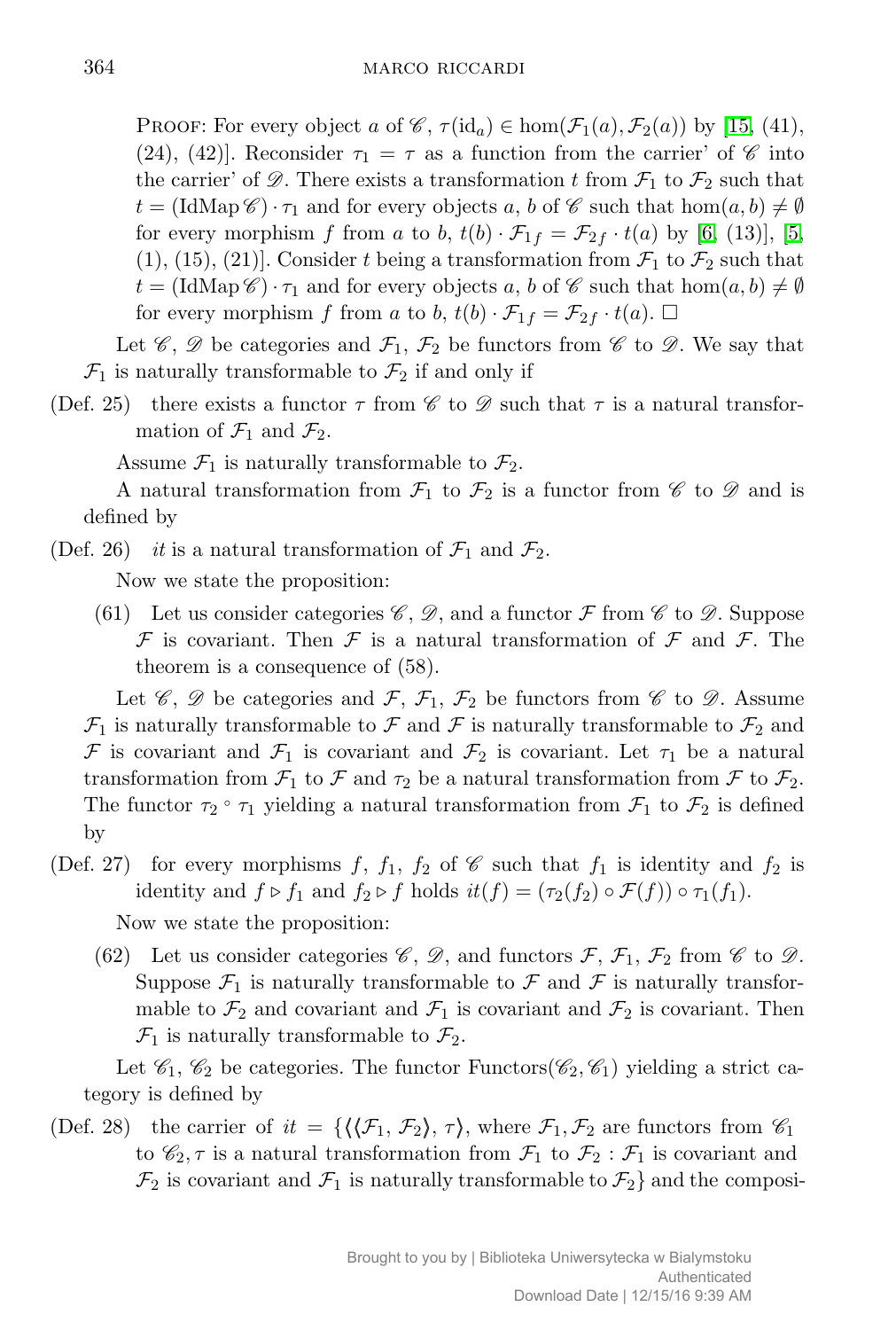tion of  $it = \{\langle \langle x_2, x_1 \rangle, x_3 \rangle\}$ , where  $x_1, x_2, x_3$  are elements of the carrier of *it* : there exist functors  $\mathcal{F}_1, \mathcal{F}_2, \mathcal{F}_3$  from  $\mathcal{C}_1$  to  $\mathcal{C}_2$  and there exists a natural transformation  $\tau_1$  from  $\mathcal{F}_1$  to  $\mathcal{F}_2$  and there exists a natural transformation  $\tau_2$  from  $\mathcal{F}_2$  to  $\mathcal{F}_3$  such that  $x_1 = \langle \langle \mathcal{F}_1, \mathcal{F}_2 \rangle, \tau_1 \rangle$  and  $x_2 =$  $\langle \langle \mathcal{F}_2, \mathcal{F}_3 \rangle, \tau_2 \rangle$  and  $x_3 = \langle \langle \mathcal{F}_1, \mathcal{F}_3 \rangle, \tau_2 \circ \tau_1 \rangle$ .

Let  $\mathscr{C}_1$  be a non empty category and  $\mathscr{C}_2$  be an empty category. One can verify that Functors( $\mathscr{C}_2, \mathscr{C}_1$ ) is empty.

Let  $\mathscr{C}_1$  be an empty category and  $\mathscr{C}_2$  be a category. Let us observe that Functors( $\mathscr{C}_2, \mathscr{C}_1$ ) is non empty and trivial.

Let  $\mathcal{C}_1$  be a non empty category and  $\mathcal{C}_2$  be a non empty category. Let us note that Functors( $\mathcal{C}_2, \mathcal{C}_1$ ) is non empty.

Now we state the proposition:

(63) Let us consider non empty categories  $\mathcal{C}_1$ ,  $\mathcal{C}_2$ , and morphisms  $f_1$ ,  $f_2$  of Functors( $\mathcal{C}_2, \mathcal{C}_1$ ). Then  $f_1 \triangleright f_2$  if and only if there exist covariant functors *F*,  $\mathcal{F}_1$ ,  $\mathcal{F}_2$  from  $\mathcal{C}_1$  to  $\mathcal{C}_2$  and there exists a natural transformation  $\tau_1$ from  $\mathcal{F}_1$  to  $\mathcal{F}$  and there exists a natural transformation  $\tau_2$  from  $\mathcal{F}$  to  $\mathcal{F}_2$ such that  $f_1 = \langle \langle \mathcal{F}, \mathcal{F}_2 \rangle, \tau_2 \rangle$  and  $f_2 = \langle \langle \mathcal{F}_1, \mathcal{F} \rangle, \tau_1 \rangle$  and  $f_1 \circ f_2 = \langle \langle \mathcal{F}_1, \mathcal{F} \rangle, \tau_2 \rangle$  $\mathcal{F}_2$ ,  $\tau_2 \circ \tau_1$  and for every morphisms  $g_1, g_2$  of  $\mathcal{C}_1$  such that  $g_2 \triangleright g_1$  holds  $\tau_2(g_2) \triangleright \tau_1(g_1)$  and  $(\tau_2 \circ \tau_1)(g_2 \circ g_1) = \tau_2(g_2) \circ \tau_1(g_1)$ .

PROOF: If  $f_1 \triangleright f_2$ , then there exist covariant functors  $\mathcal{F}, \mathcal{F}_1, \mathcal{F}_2$  from  $\mathscr{C}_1$ to  $\mathscr{C}_2$  and there exists a natural transformation  $\tau_1$  from  $\mathcal{F}_1$  to  $\mathcal{F}$  and there exists a natural transformation  $\tau_2$  from  $\mathcal F$  to  $\mathcal F_2$  such that  $f_1 = \langle \mathcal F, \mathcal F \rangle$  $\mathcal{F}_2$ *)*,  $\tau_2$ *i* and  $f_2 = \langle \langle \mathcal{F}_1, \mathcal{F}_2 \rangle$ ,  $\tau_1 \rangle$  and  $f_1 \circ f_2 = \langle \langle \mathcal{F}_1, \mathcal{F}_2 \rangle$ ,  $\tau_2 \circ \tau_1 \rangle$  and for every morphisms  $g_1$ ,  $g_2$  of  $\mathcal{C}_1$  such that  $g_2 \triangleright g_1$  holds  $\tau_2(g_2) \triangleright \tau_1(g_1)$  and  $(\tau_2 \circ \tau_1)(g_2 \circ g_1) = \tau_2(g_2) \circ \tau_1(g_1)$  by [\[6,](#page-18-10) (1)], (5), (58), [\[16,](#page-18-7) (5)].  $\Box$ 

Let us consider non empty categories  $\mathscr{C}_1$ ,  $\mathscr{C}_2$  and a morphism *f* of Functors( $\mathscr{C}_2$ ,  $\mathscr{C}_1$ ). Now we state the propositions:

(64) *f* is identity if and only if there exists a covariant functor  $\mathcal F$  from  $\mathcal C_1$  to  $\mathscr{C}_2$  such that  $f = \langle \langle \mathcal{F}, \mathcal{F} \rangle, \mathcal{F} \rangle$ .

PROOF: Set  $\mathscr{C} =$  Functors( $\mathscr{C}_2, \mathscr{C}_1$ ). If *f* is identity, then there exists a covariant functor *F* from  $\mathcal{C}_1$  to  $\mathcal{C}_2$  such that  $f = \langle \langle \mathcal{F}, \mathcal{F} \rangle, \mathcal{F} \rangle$  by [\[15,](#page-18-6) (24)], (63), (61), (5). Consider  $\mathcal F$  being a covariant functor from  $\mathscr C_1$  to  $\mathscr C_2$  such that  $f = \langle \langle \mathcal{F}, \mathcal{F} \rangle, \mathcal{F} \rangle$ . For every morphism  $f_1$  of  $\mathcal{C}$  such that  $f \triangleright f_1$  holds  $f \circ f_1 = f_1$  by (63), (5), (4), [\[7,](#page-18-11) (12)]. □

(65) There exist covariant functors  $\mathcal{F}_1$ ,  $\mathcal{F}_2$  from  $\mathcal{C}_1$  to  $\mathcal{C}_2$  and there exists a natural transformation  $\tau$  from  $\mathcal{F}_1$  to  $\mathcal{F}_2$  such that  $f = \langle \langle \mathcal{F}_1, \mathcal{F}_2 \rangle, \tau \rangle$ and dom  $f = \langle \langle \mathcal{F}_1, \mathcal{F}_1 \rangle, \mathcal{F}_1 \rangle$  and cod  $f = \langle \langle \mathcal{F}_2, \mathcal{F}_2 \rangle, \mathcal{F}_2 \rangle$ . The theorem is a consequence of (63) and (64).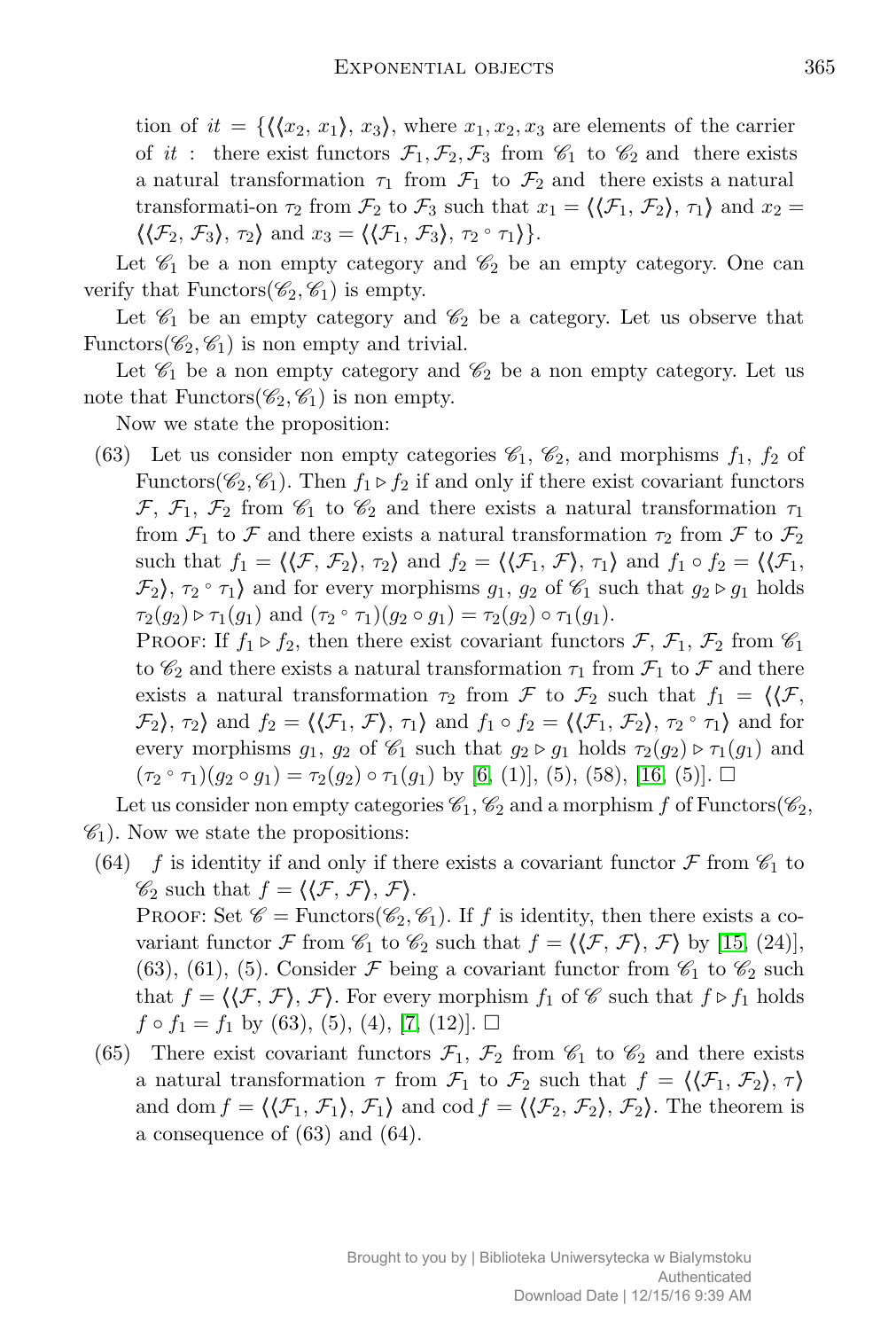## 366 MARCO RICCARDI

#### 6. Exponential Objects

Let  $\mathscr C$  be a category with binary products, a, b, c be objects of  $\mathscr C$ , and e be a morphism from  $c \times a$  to *b*. Assume hom $(c \times a, b) \neq \emptyset$ . We say that  $\langle c, e \rangle$  is an exponent of *a* and *b* if and only if

(Def. 29) for every object *d* of  $\mathscr C$  and for every morphism *f* from  $d \times a$  to *b* such that  $hom(d \times a, b) \neq \emptyset$  holds  $hom(d, c) \neq \emptyset$  and there exists a morphism *h* from *d* to *c* such that  $f = e \cdot (h \times id - a)$  and for every morphism  $h_1$  from *d* to *c* such that  $f = e \cdot (h_1 \times \text{id} - a)$  holds  $h = h_1$ .

Now we state the propositions:

- (66) Let us consider a category  $\mathscr C$  with binary products, objects  $a_1, a_2, b_1$ ,  $b_2$ ,  $c_1$ ,  $c_2$  of  $\mathscr{C}$ , a morphism  $f_1$  from  $a_1$  to  $b_1$ , a morphism  $f_2$  from  $a_2$ to  $b_2$ , a morphism  $g_1$  from  $b_1$  to  $c_1$ , and a morphism  $g_2$  from  $b_2$  to  $c_2$ . Suppose  $hom(a_1, b_1) \neq \emptyset$  and  $hom(b_1, c_1) \neq \emptyset$  and  $hom(a_2, b_2) \neq \emptyset$  and  $hom(b_2, c_2) \neq \emptyset$ . Then  $(g_1 \times g_2) \cdot (f_1 \times f_2) = g_1 \cdot f_1 \times (g_2 \cdot f_2)$ . The theorem is a consequence of (42) and (44).
- (67) Let us consider a category  $\mathscr C$  with binary products, and objects a, b of C. Then  $id-a \times id-b = id(a \times b)$ . The theorem is a consequence of (42).
- (68) Let us consider a category  $\mathscr C$  with binary products, objects *a*, *b*, *c*<sub>1</sub>, *c*<sub>2</sub> of  $\mathscr{C}$ , a morphism  $e_1$  from  $c_1 \times a$  to *b*, and a morphism  $e_2$  from  $c_2 \times a$  to *b*. Suppose hom $(c_1 \times a, b) \neq \emptyset$  and hom $(c_2 \times a, b) \neq \emptyset$  and  $\langle c_1, e_1 \rangle$  is an exponent of *a* and *b* and  $\langle c_2, e_2 \rangle$  is an exponent of *a* and *b*. Then  $c_1$  and *c*<sup>2</sup> are isomorphic.

PROOF: There exists a morphism  $f$  from  $c_1$  to  $c_2$  such that  $f$  is isomorphism by  $(44)$ , [\[16,](#page-18-7)  $(23)$ ],  $(66)$ , [16,  $(18)$ ].  $\square$ 

Let  $\mathscr C$  be a category with binary products. We say that  $\mathscr C$  has exponential objects if and only if

(Def. 30) for every objects a, b of  $\mathscr{C}$ , there exists an object c of  $\mathscr{C}$  and there exists a morphism *e* from  $c \times a$  to *b* such that hom $(c \times a, b) \neq \emptyset$  and  $\langle c, e \rangle$  is an exponent of *a* and *b*.

One can check that **1** has binary products. Now we state the proposition:

(69) **1** has exponential objects.

PROOF: Set  $\mathscr{C} = 1$ . Consider f being a morphism of 1 such that f is identity and  $Ob \mathbf{1} = \{f\}$  and Mor  $\mathbf{1} = \{f\}$ . For every objects  $o_1$ ,  $o_2$  of  $\mathscr{C}$ , every morphism of  $\mathscr C$  is a morphism from  $o_1$  to  $o_2$  by [\[16,](#page-18-7) (20)]. For every objects *a*, *b* of  $\mathscr C$ , there exists an object *c* of  $\mathscr C$  and there exists a morphism *e* from  $c \times a$  to *b* such that hom $(c \times a, b) \neq \emptyset$  and  $\langle c, e \rangle$  is an exponent of *a* and *b*.  $\Box$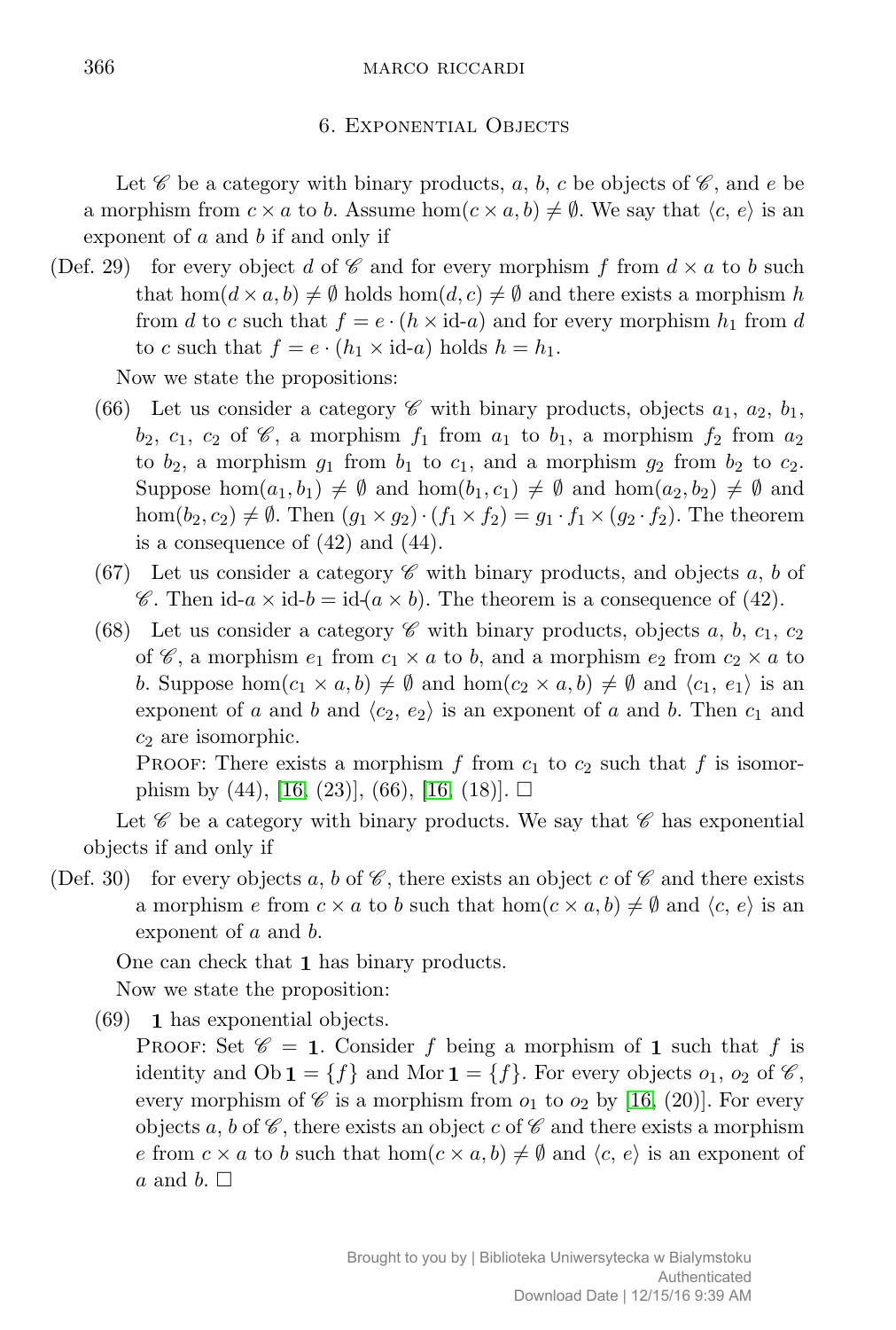Let us observe that there exists a category with binary products which has exponential objects.

Let  $\mathscr C$  be a category with exponential objects binary products and  $a, b$  be objects of  $\mathscr{C}$ .

A categorical exponent of *a* and *b* is a pair object and is defined by

(Def. 31) there exists an object *c* of  $\mathscr C$  and there exists a morphism *e* from  $c \times a$ to *b* such that  $it = \langle c, e \rangle$  and hom $(c \times a, b) \neq \emptyset$  and  $\langle c, e \rangle$  is an exponent of *a* and *b*.

The functor  $b^a$  yielding an object of  $\mathscr C$  is defined by the term

(Def. 32) (the categorical exponent of *a* and  $b$ )<sub>1</sub>.

The functor eval $(a, b)$  yielding a morphism from  $b<sup>a</sup> \times a$  to *b* is defined by the term

(Def. 33) (the categorical exponent of  $a$  and  $b$ )<sub>2</sub>.

Now we state the propositions:

- (70) Let us consider a category  $\mathscr C$  with exponential objects binary products, and objects  $a, b$  of  $\mathscr{C}$ . Then
	- (i) hom $(b^a \times a, b) \neq \emptyset$ , and
	- (ii)  $\langle b^a, \text{eval}(a, b) \rangle$  is an exponent of *a* and *b*.
- (71) Let us consider a category  $\mathscr C$  with exponential objects binary products, and objects *a*, *b*, *c* of  $\mathscr{C}$ . Suppose hom $(c \times a, b) \neq \emptyset$ . Then there exists a function *L* from hom $(c \times a, b)$  into hom $(c, b^a)$  such that
	- (i) for every morphism  $f$  from  $c \times a$  to  $b$  and for every morphism  $h$  from *c* to  $b^a$  such that  $h = L(f)$  holds  $eval(a, b) \cdot (h \times id - a) = f$ , and
	- (ii) *L* is bijective.

PROOF: hom $(b^a \times a, b) \neq \emptyset$  and  $\langle b^a, \text{ eval}(a, b) \rangle$  is an exponent of *a* and *b*. Define  $\mathcal{P}[\text{object}, \text{object}] \equiv \text{for every morphism } f \text{ from } c \times a \text{ to } b \text{ such}$ that  $f = \$_1$  there exists a morphism *h* from *c* to  $b^a$  such that  $h = \$_2$  and  $f = \text{eval}(a, b) \cdot (h \times \text{id}-a)$  and for every morphism  $h_1$  from *c* to  $b^a$  such that  $f = eval(a, b) \cdot (h_1 \times id - a)$  holds  $h = h_1$ . For every object x such that  $x \in \text{hom}(c \times a, b)$  there exists an object *y* such that  $y \in \text{hom}(c, b^a)$  and *P*[*x, y*]. Consider *L* being a function from  $hom(c \times a, b)$  into  $hom(c, b^a)$ such that for every object *x* such that  $x \in \text{hom}(c \times a, b)$  holds  $\mathcal{P}[x, L(x)]$ from [\[7,](#page-18-11) Sch. 1]. There exists an object *y* such that  $y \in \text{hom}(c, b^a)$ . For every morphism  $f$  from  $c \times a$  to  $b$  and for every morphism  $h$  from  $c$  to  $b^a$ such that  $h = L(f)$  holds  $eval(a, b) \cdot (h \times id - a) = f$ . For every objects  $x_1$ , *x*<sub>2</sub> such that  $x_1, x_2 \in \text{hom}(c \times a, b)$  and  $L(x_1) = L(x_2)$  holds  $x_1 = x_2$ . For every object *y* such that  $y \in \text{hom}(c, b^a)$  holds  $y \in \text{rng } L$  by [\[6,](#page-18-10) (3)].  $\Box$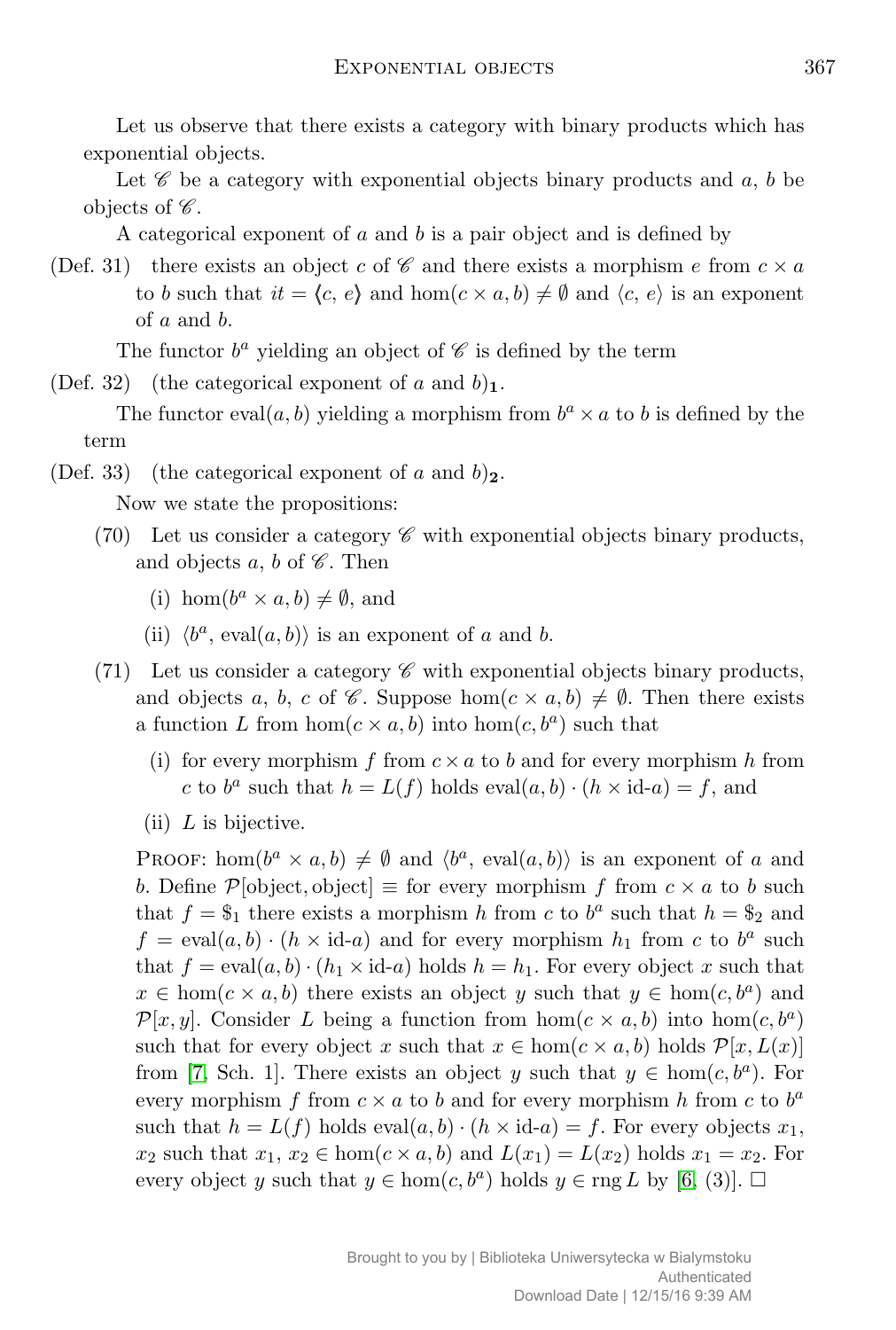Let  $\mathscr{A}, \mathscr{B}, \mathscr{C}$  be categories and  $\mathscr{E}$  be a functor from  $\mathscr{C} \times \mathscr{A}$  to  $\mathscr{B}$ . Assume  $\mathcal E$  is covariant. We say that  $\langle \mathcal C, \mathcal E \rangle$  is an exponent of  $\mathcal A$  and  $\mathcal B$  if and only if

(Def. 34) for every category  $\mathscr D$  and for every functor  $\mathcal F$  from  $\mathscr D \times \mathscr A$  to  $\mathscr B$  such that F is covariant there exists a functor  $\mathcal H$  from  $\mathscr D$  to  $\mathscr C$  such that  $\mathcal H$  is covariant and  $\mathcal{F} = \mathcal{E} \circ (\mathcal{H} \times id_{\mathscr{A}})$  and for every functor  $\mathcal{H}_1$  from  $\mathscr{D}$  to  $\mathscr{C}$ such that  $\mathcal{H}_1$  is covariant and  $\mathcal{F} = \mathcal{E} \circ (\mathcal{H}_1 \times id_{\mathscr{A}})$  holds  $\mathcal{H} = \mathcal{H}_1$ .

Let  $\mathscr{C}_1$ ,  $\mathscr{C}_2$  be categories.

A categorical exponent of  $\mathcal{C}_1$  and  $\mathcal{C}_2$  is a pair object and is defined by

(Def. 35) there exists a category  $\mathscr C$  and there exists a functor  $\mathscr E$  from  $\mathscr C \times \mathscr C_1$  to  $\mathscr{C}_2$  such that  $it = \langle \mathscr{C}, \mathscr{E} \rangle$  and  $\mathscr{E}$  is covariant and  $\langle \mathscr{C}, \mathscr{E} \rangle$  is an exponent of  $\mathscr{C}_1$  and  $\mathscr{C}_2$ .

The functor  $\mathcal{C}_2^{\mathcal{C}_1}$  yielding a category is defined by the term

(Def. 36) (the categorical exponent of  $\mathcal{C}_1$  and  $\mathcal{C}_2$ )<sub>1</sub>.

The functor eval( $\mathscr{C}_1, \mathscr{C}_2$ ) yielding a functor from  $\mathscr{C}_2^{\mathscr{C}_1} \times \mathscr{C}_1$  to  $\mathscr{C}_2$  is defined by the term

(Def. 37) (the categorical exponent of  $\mathscr{C}_1$  and  $\mathscr{C}_2)_{2}$ .

Now we state the propositions:

- (72) Let us consider categories  $\mathscr{C}_1$ ,  $\mathscr{C}_2$ . Then  $\langle \mathscr{C}_2^{\mathscr{C}_1}$ , eval $(\mathscr{C}_1, \mathscr{C}_2) \rangle$  is an exponent of  $\mathscr{C}_1$  and  $\mathscr{C}_2$ .
- (73) Let us consider categories  $\mathscr{A}, \mathscr{B}, \mathscr{C}_1, \mathscr{C}_2$ , a functor  $\mathscr{E}_1$  from  $\mathscr{C}_1 \times \mathscr{A}$  to  $\mathscr{B}$ , and a functor  $\mathcal{E}_2$  from  $\mathscr{C}_2 \times \mathscr{A}$  to  $\mathscr{B}$ . Suppose  $\mathcal{E}_1$  is covariant and  $\mathcal{E}_2$ is covariant and  $\langle \mathcal{C}_1, \mathcal{E}_1 \rangle$  is an exponent of  $\mathcal A$  and  $\mathcal B$  and  $\langle \mathcal{C}_2, \mathcal{E}_2 \rangle$  is an exponent of  $\mathscr A$  and  $\mathscr B$ . Then  $\mathscr C_1 \cong \mathscr C_2$ .

PROOF: There exists a functor  $\mathcal F$  from  $\mathcal C_1$  to  $\mathcal C_2$  and there exists a functor  $\mathcal G$ from  $\mathcal{C}_2$  to  $\mathcal{C}_1$  such that *F* is covariant and *G* is covariant and  $\mathcal{G} \circ \mathcal{F} = id_{\mathcal{C}_1}$ and  $\mathcal{F} \circ \mathcal{G} = id_{\mathscr{C}_2}$  by [\[16,](#page-18-7) (10)], (50), [16, (11)], [\[15,](#page-18-6) (35)].  $\Box$ 

Let  $\mathscr{C}_1$ ,  $\mathscr{C}_2$  be categories. Observe that eval( $\mathscr{C}_1$ ,  $\mathscr{C}_2$ ) is covariant.

Let  $\mathcal{C}_1$  be a non empty category and  $\mathcal{C}_2$  be an empty category. Let us note that  $\mathscr{C}_2^{\mathscr{C}_1}$  is empty.

Let  $\mathscr{C}_1$  be an empty category and  $\mathscr{C}_2$  be a category. Let us observe that  $\mathscr{C}_2^{\mathscr{C}_1}$ is non empty and trivial.

Let  $\mathcal{C}_1$  be a non empty category and  $\mathcal{C}_2$  be a non empty category. One can verify that  $\mathscr{C}_2^{\mathscr{C}_1}$  is non empty.

Now we state the proposition:

(74) Let us consider categories  $\mathcal{C}_1$ ,  $\mathcal{C}_2$ . Then Functors( $\mathcal{C}_2$ ,  $\mathcal{C}_1$ )  $\cong \mathcal{C}_2^{\mathcal{C}_1}$ . The theorem is a consequence of  $(28)$ ,  $(72)$ , and  $(73)$ .